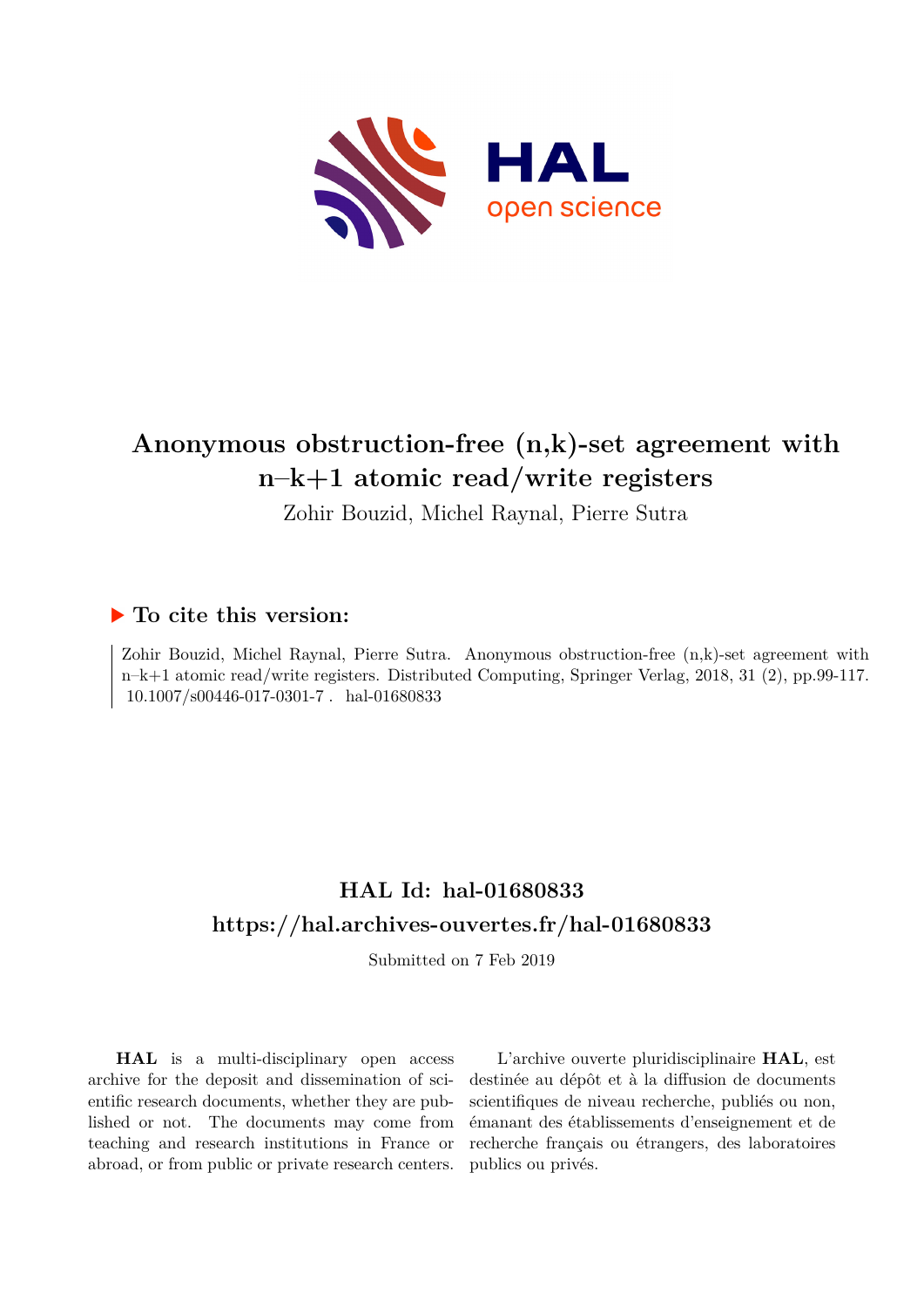# Anonymous Obstruction-free (n, k)-Set Agreement with  $n - k + 1$  Atomic Read/Write Registers<sup>\*</sup>

Zohir Bouzid<sup>†</sup>, Michel Raynal\*<sup>,†</sup>, Pierre Sutra<sup>‡</sup>

† IRISA, Université de Rennes, 35042 Rennes, France ⋆ Institut Universitaire de France ‡ Telecom SudParis and CNRS (Université Paris-Saclay) zohir.bouzid@gmail.com raynal@irisa.fr pierre.sutra@telecom-sudparis.eu

#### Abstract

The  $k$ -set agreement problem is a generalization of the consensus problem. Namely, assuming that each process proposes a value, every non-faulty process must decide one of the proposed values, under the constraint that at most  $k$  different values are decided. This is a hard problem in the sense that it cannot be solved in a pure read/write asynchronous system, in which  $k$  or more processes may crash. One way to sidestep this impossibility result consists in weakening the termination property, requiring only that a process decides a value if it executes alone during a long enough period of time. This is the well-known *obstruction-freedom* progress condition.

Consider a system of n *anonymous asynchronous* processes that communicate only through atomic *read/write registers*, and such that *any number of them may crash*. This paper addresses and solves the challenging open problem of designing an obstruction-free  $k$ -set agreement algorithm with only  $(n - k + 1)$  atomic registers. From a shared memory cost point of view, our algorithm is the best algorithm known to date, thereby establishing a new upper bound on the number of registers needed to solve this problem. For the consensus case  $(k = 1)$ , the proposed algorithm is up to an additive factor of 1 close to the best known lower bound. The paper extends then this algorithm to obtain an x-obstruction-free solution to the k-set agreement problem that employs  $(n-k+x)$  atomic registers (with  $1 \le x \le k < n$ ), as well as a space-optimal solution for the repeated version of k-set agreement. Using this last extension, we prove that  $n$  registers are enough for every colorless task that is obstruction-free solvable with identifiers and any number of registers.

Keywords Anonymous processes, Asynchronous system, Atomic read/write register, Bounded number of registers, Consensus, Distributed algorithm, Distributed computability, Fault-tolerance, k-Set agreement, Obstruction-freedom, Process crash, Repeated k-set agreement, Upper bound, Colorless task.

# 1 Introduction

Two challenging adversaries: process crashes and anonymity Due to failures, concurrent processes have to deal not only with finite asynchrony (i.e., finite but arbitrary process speed), but also with infinite asynchrony (i.e., process crashes). In this context, mutex-based synchronization becomes inoperative, and pioneering works in *fault-tolerant* distributed computing, e.g., [27, 31], have instead promoted the design of "concurrent reading while writing" algorithms [25, 32, 37].

<sup>∗</sup>A preliminary version of parts of this article appeared in [9].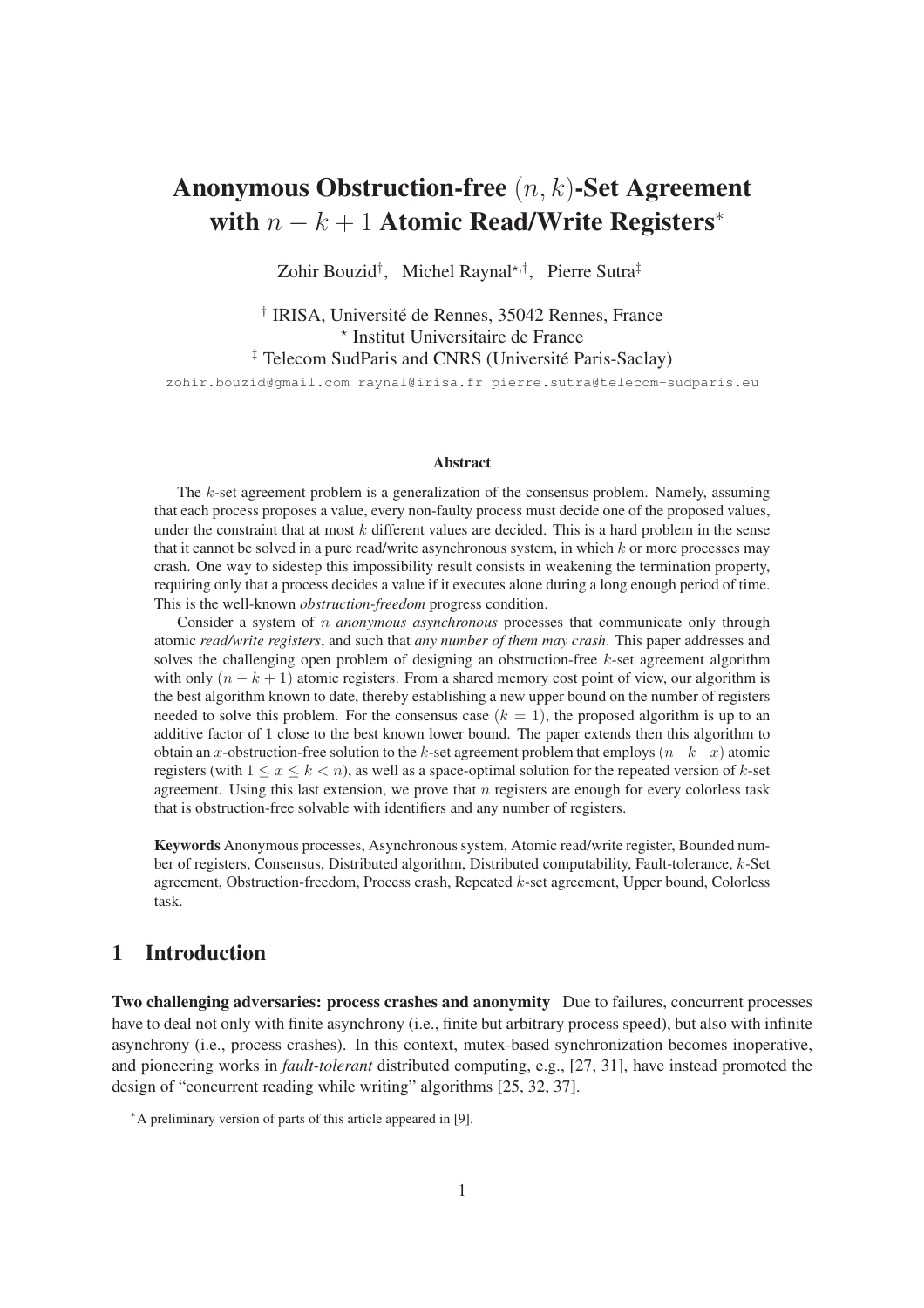This new approach to synchronizing concurrent accesses has given rise to novel progress conditions, namely *wait-freedom*, *non-blocking*, and *obstruction-freedom*. Given a concurrent object O, waitfreedom means that any operation on O must terminate if the invoking process does not crash [22]. "Non-blocking", also named *lock-freedom*, states that at least one process that does not crash return from all its operations on O [26]. Obstruction-freedom means that a process returns from its operation on O if it executes solo during a long enough period of time [23].

On the other hand, *anonymous* systems are characterized by the fact that processes have no identity, execute the exact same code and the same initialization of their local variables. Hence, they are – in a strong sense – identical [3, 39], and may only differ from their local input values.

Considering the previous adversaries that are process crashes and anonymity, a fundamental question is the following: "Given a concurrent object, is it possible to implement this object despite the failures of processes and their anonymity?" If the answer is "yes", we are interested in doing it with a small number of multi-writer/multi-reader (MWMR) read/write register.<sup>1</sup>This fundamental question is addressed in this paper, where the concurrent object is  $k$ -set agreement, and the progress condition under consideration is obstruction-freedom.

**Consensus and k-Set agreement** k-Set agreement, introduced in [12], is a generalization of consensus, which corresponds to the case where  $k = 1$ . In the following, we use the notation  $(n, k)$ -set agreement to make explicit the fact that we consider a system of  $n$  processes. Every participating process proposes a value, and must decide a value if it does not crash (termination). On the safety side, a decided value must be a value that was proposed by some process (validity), and at most  $k$  different values can be decided (agreement).

Impossibility results and the case of obstruction-freedom Designing a deterministic consensus algorithm in a non-anonymous asynchronous system prone to even a single process crash is not possible, be the communication medium a message-passing system [17], or read/write registers [29]. More generally, if  $k$  or more processes may crash, there is no deterministic read/write algorithm able to solve  $(n, k)$ -set agreement [7, 24, 35]. These impossibility results remain true in anonymous systems.

As we are interested in the computing power of *pure read/write* asynchronous crash-prone *anonymous* systems, we neither want to enrich the underlying system with additional power (e.g., synchrony assumptions, random numbers, or failure detectors [6]), nor impose constraints on the input vector collectively proposed by the processes [19]. This is the reason why, to sidestep the above impossibility results, instead of wait-freedom or non-blocking, we consider the *obstruction-freedom* progress condition [23]. For  $(n, k)$ -set agreement, this property states that a process decides a value only if it executes solo during a "long enough" period of time without interruption. The notion of x-obstructionfreedom [38] generalizes this idea to any group of at most x processes. The practical interest of obstruction-freedom is discussed in [16]. An in-depth study of complexity issues of obstruction-free algorithms is presented in [4].

Contributions of the paper: historical perspective This paper presents an *obstruction-free* algorithm solving the (n, k)-set agreement problem in an *asynchronous anonymous read/write* system where any number of processes may crash. Our algorithm makes use of  $(n - k + 1)$  MWMR atomic registers, i.e., exactly *n* registers for consensus. For  $(n, k)$ -set agreement, the best lower bound known so far [15] is  $\Omega(\sqrt{\frac{n}{k} - 2})$ . The anonymous obstruction-free  $(n, k)$ -set agreement algorithms presented in [13, 15] requires  $2(n - k) + 1$  MWMR registers. Hence our algorithm provides a gain of  $(n - k)$  registers.

As far as consensus is concerned, an algorithm is sketched in [41], which (as ours) required n MWMR atomic registers. Always in the case of consensus, Gelashvili [20] proved that  $n/20$  registers are necessary, and Zhu proved a lower bound of  $n - 1$  registers for non-anonymous consensus [42].

 ${}^{1}$ Let us observe that single-writer/multi-reader registers are meaningless in anonymous systems. This is due to the fact that, as processes have no identity, it is not possible to link each of them to some specific registers (for which the process would be the only writer).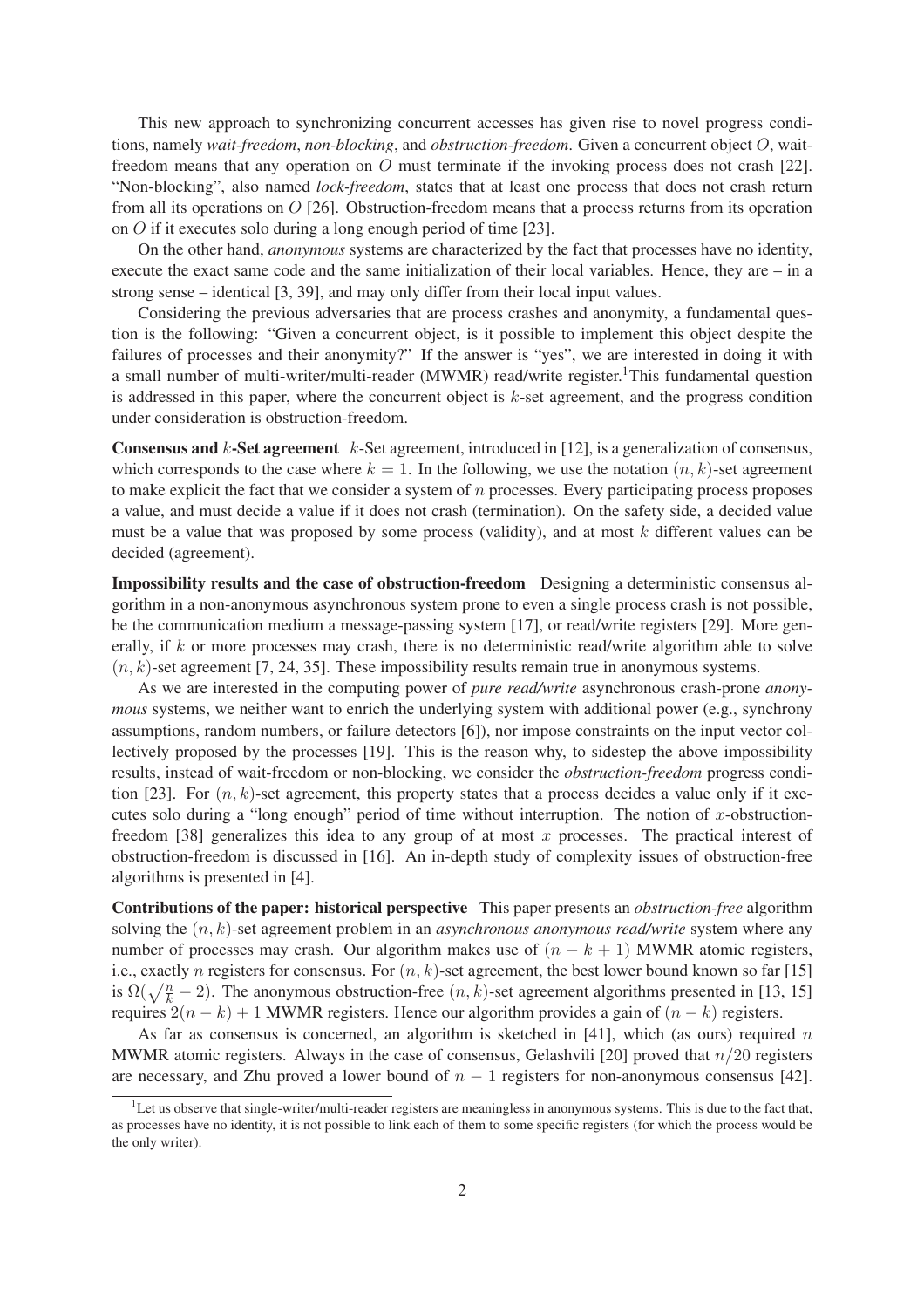Hence, the anonymous consensus algorithm we present in this paper is up to an additive factor of 1 close to the best known lower bound for non-anonymous consensus.

In the *repeated* version of the  $(n, k)$ -set agreement problem, processes participate in a sequence of  $(n, k)$ -set agreement instances. We show that a simple modification of our base construction solves this problem without additional atomic registers. The authors of [15] prove that  $(n - k + 1)$  atomic registers are necessary to solve the repeated  $(n, k)$ -set agreement problem in an anonymous system. As a consequence, our solution is space optimal.

Contributions of the paper: technical perspective The proposed algorithms are round-based, following the pattern "snapshot; local computation; write", where the snapshot and write operations occur on  $(n - k + 1)$  MWMR registers. This pattern is reminiscent of the one named "look; compute; move" found in robot algorithms [18, 36]. Interestingly, in our base solution and in the x-obstruction-free variation, processes do not maintain any local information between successive rounds. In this sense, these two algorithms are *locally memoryless*.

In our base algorithm, each register contains a quadruplet consisting of a round number, two control bits, and a proposed value. Our algorithm exploits a partial order over the quadruplets. The way a process computes a new quadruplet is the key of this algorithm. The variation for the repeated  $(n, k)$ -set agreement problem requires each register to store two additional fields, one of them being the sequence number of the corresponding instance, the other one containing the values decided in the previous  $(n, k)$ set agreement instances. In the x-obstruction-free algorithm, the last field of a quadruplet is a set of values, allowing up to x processes to concurrently progress.

All the algorithms we present hereafter employ a locally memoryless variation of the following pattern: A processes executes a sequence of asynchronous rounds, until it sees two "identical" consecutive rounds. When this occurs, the process can decide a value, and no other process will be able to decide a different value in the next rounds. Multiple *wait-free* consensus algorithm were proposed in the past that apply this pattern (see e.g., [5, 14, 32, 33, 34]). These algorithms cover anonymous and non-anonymous systems, binary and multivalued consensus. Some use an eventual leader failure detector  $\Omega$  [11], while others rely on randomization.

Contributions of the paper: universality perspective In addition to the anonymous algorithms for consensus and k-set agreement, this paper also presents a *universal construction* [22], suited to the obstruction-freedom progress condition, for concurrent objects which can be implemented in an anonymous system with any number of MWMR atomic registers. This universal construction, which is based on the previous repeated consensus algorithm requires only  $n$  MWMR registers.

Hence, it follows from this universal construction that, for the obstruction-freedom progress condition, distributed objects implementable anonymously with any number of MWMR atomic registers require in fact *n* registers only.

Furthermore, in regard to colorless tasks [8] (i.e., distributed problems that do not require some form of symmetry breaking), we show that identifiers do not bring more computational power. A similar result (for colorless tasks) has been recently presented in [40]. While our approach is constructive, the one described in [40] is based on topology.

Roadmap Section 2 presents the computing model and definitions used in this paper. Section 3 depicts a base anonymous obstruction-free algorithm solving consensus. This algorithm captures the essence of our solution. Its correctness is proved in Section 4. Section 5 extends it to solve  $(n, k)$ -set agreement. The case where  $(n, k)$ -set agreement is used repeatedly is addressed in Section 6. Section 7 considers the x-obstruction-freedom progress condition, and presents a solution using  $(n - k + x)$  registers. The reduction results on the power of repeated anonymous consensus (universal construction) are presented in Section 8. Finally, Section 9 closes the paper.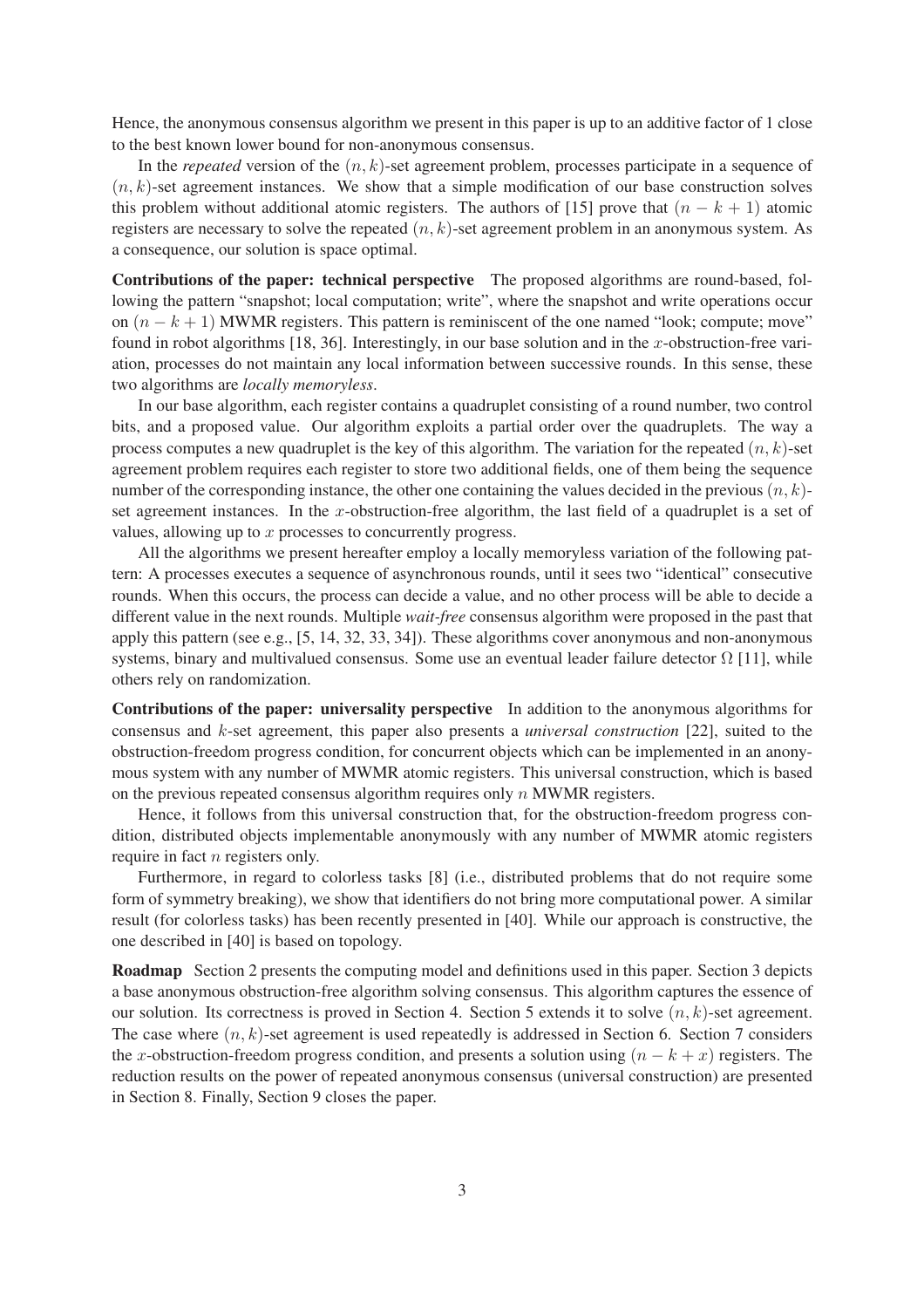# 2 Computing Model and Problem Definition

### 2.1 Computing Model

**Process model** The distributed system is composed of n asynchronous processes  $\{p_1, \ldots, p_n\}$ . When considering a process  $p_i$ , the integer  $i$  is called its *index*. Indexes are used to ease the exposition from an external observer point of view. Processes do not have identities and execute the very same code. It is assumed they know the value n.

Let  $\mathbb T$  denote the increasing sequence of time instants (observable only from an external point of view). At each instant, a unique process is activated to execute a step. A *step* consists in a read or a write to a register (access to the shared memory) possibly followed by a finite number of internal operations (on local variables).

Up to  $(n-1)$  processes may crash. Before crashing a process executes correctly its algorithm. After it crashed (if it ever does), a process executes no more step. From a terminology point of view, and given an execution, a *faulty* process is a process that crashes, and a *correct* process is a process that does not crash. No process knows if it is correct or faulty (this is because, before crashing, a faulty process behaves as a correct one).

Communication model In addition to processes, the computing model includes a communication medium made up of  $m$  multi-writer/multi-reader (MWMR) atomic registers (let us notice that anonymity prevents processes from using single-writer/multi-reader registers). Registers are encapsulated in an array denoted REG[1..m]. The registers are *atomic*. This means that read and write operations appear as if they have been executed sequentially, and this sequence (a) respects the real-time order of nonconcurrent operations, and (b) is such that each read returns the value written by the closest preceding write operation (or the initial value of the register if there is no preceding write operation) [28]. When considering the set of concurrent objects defined from a sequential specification, atomicity is named *linearizability* [26], and the sequence of operations is called a *linearization*. Moreover, the time instant at which an operation appears as being executed is called its *linearization point*.

From atomic registers to a snapshot object At the upper layer (where consensus and  $(n, k)$ -set agreement are solved), we use the array  $REG[1..m]$  to construct a snapshot object [1]. This object, denoted REG hereafter, provides processes with the operations write() and snapshot(). When a process invokes  $REG$ .write $(x, v)$ , it deposits the value v in  $REG[x]$ . When it invokes  $REG$ .snapshot() it obtains the content of the whole array. The snapshot object is linearizable, i.e., every invocation of  $REG$ . snapshot() appears as instantaneous. For the  $REG$  object, a linearization is a sequence of write and snapshot operations.

An anonymous non-blocking (hence obstruction-free) implementation of a snapshot object is described in [21]. This implementation does not require additional atomic registers. In the following, we consider that the snapshot object REG is implemented using this algorithm.

#### 2.2 Obstruction-free consensus and obstruction-free  $(n, k)$ -set agreement

Obstruction-free consensus A consensus object is a one-shot object that provides each process with a single operation denoted propose(). "*One-shot*" means that a process invokes propose() at most once. When a process invokes  $propose(v)$ , we say that it "proposes v". When the invocation of propose() returns value  $v'$ , we say that the invoking process "decides  $v''$ ".

A process executes "solo" when it keeps on executing while the other processes have stopped their execution (at any point of their algorithm). In the context of the obstruction-free progress condition (see below the OF-termination property), the consensus problem (consequently called *obstruction-free consensus*) is defined by the following properties (that is, to be correct, any obstruction-free algorithm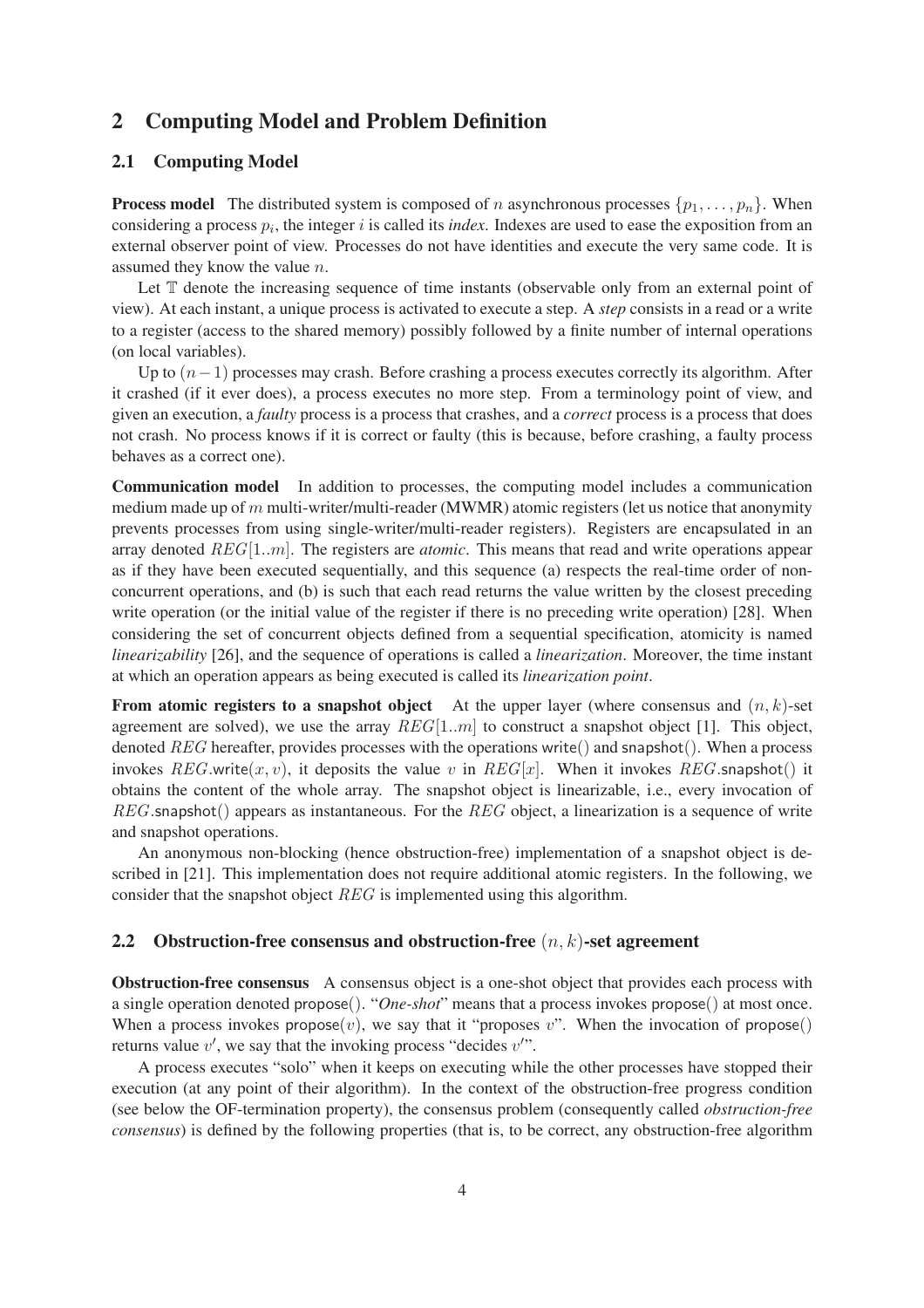must satisfy such properties).

- Validity. If a process decides a value, this value was proposed by a process.
- Agreement. No two processes decide different values.
- OF-termination. If there is a time after which a correct process executes solo, it decides a value.
- SV-termination. If a single value is proposed, all correct processes decide.

Validity relates outputs to inputs. Agreement relates the outputs. Termination states the conditions under which a correct process must decide. There are two cases. The first is related to obstruction-freedom. The second one is independent of the concurrency and failure pattern; it is related to the input value pattern<sup>2</sup>.

**Obstruction-free**  $(n, k)$ -set agreement An obstruction-free  $(n, k)$ -set agreement object is a one-shot object which has the same validity, OF-termination, and SV-termination properties as consensus, and for which we replace the agreement property with:

• Agreement. At most  $k$  different values are decided.

Section 3, which follows, describes a basic algorithm that solves the obstruction-free anonymous consensus problem. This algorithm will be extended in Section 5 to solve  $(n, k)$ -set agreement, and in Section 7 to address the x-obstruction-freedom progress condition (instead of obstruction-freedom).

## 3 Obstruction-free Anonymous Consensus Algorithm

The obstruction-free anonymous consensus algorithm is presented in Figure 2. As indicated in the Introduction, from a data structure point of view, its essence is captured by quadruplets written in the MWMR atomic registers.

**Shared memory** The shared memory is made up of a snapshot object  $REG$ , composed of n MWMR atomic registers. Each of them contains a quadruplet initialized to  $\langle 0, \text{down}, \text{false}, \perp \rangle$ . The meaning of these fields is the following.

- The first field, denoted  $rd$ , is a round number.
- The second field, denoted  $\ell v \ell$  (level), has a value in  $\{ \text{up}, \text{down} \}$ , where  $\text{up} > \text{down}$ .
- The third field, denoted  $cf\ell$  (conflict), is a Boolean (initially equals to false). We assume true  $>$ false.
- The last field, denoted val is initialized to  $\perp$  (default value that cannot be proposed). It then always contains a proposed value. It is assumed that the set of proposed values is totally ordered, and that  $\perp$  is smaller than any proposed value.

When considering lexicographical ordering, it is easy to see that the set of all the possible quadruplets  $\langle rd, \ell v \ell, cf \ell, va \ell \rangle$  is totally ordered. This total order, and its reflexive closure, are denoted "<" and "≤", respectively.

Notion of conflict and the function sup() The function sup(), defined in Figure 1, plays a central role in the algorithm. It takes a non-empty set of quadruplets  $T$  as input parameter, and returns a quadruplet, which is the supremum of  $T$ , defined as follows.

Let  $\langle r, \ell eve\ell, \text{conf} \ell ict, v \rangle$  be the maximal element of T according to the lexicographical ordering (line S1), and  $tuples(T)$  be the set of tuples of T associated with the maximal round number r (line S2). The set T is *conflicting* if either  $conflict$  is true or the set  $tuples(T)$  contains more than one element (line S3).

<sup>&</sup>lt;sup>2</sup>In an anonymous system, the input values are the only way to distinguish the processes that have different inputs. It follows that the case where all the processes propose the same value is similar to the case where a single process executes.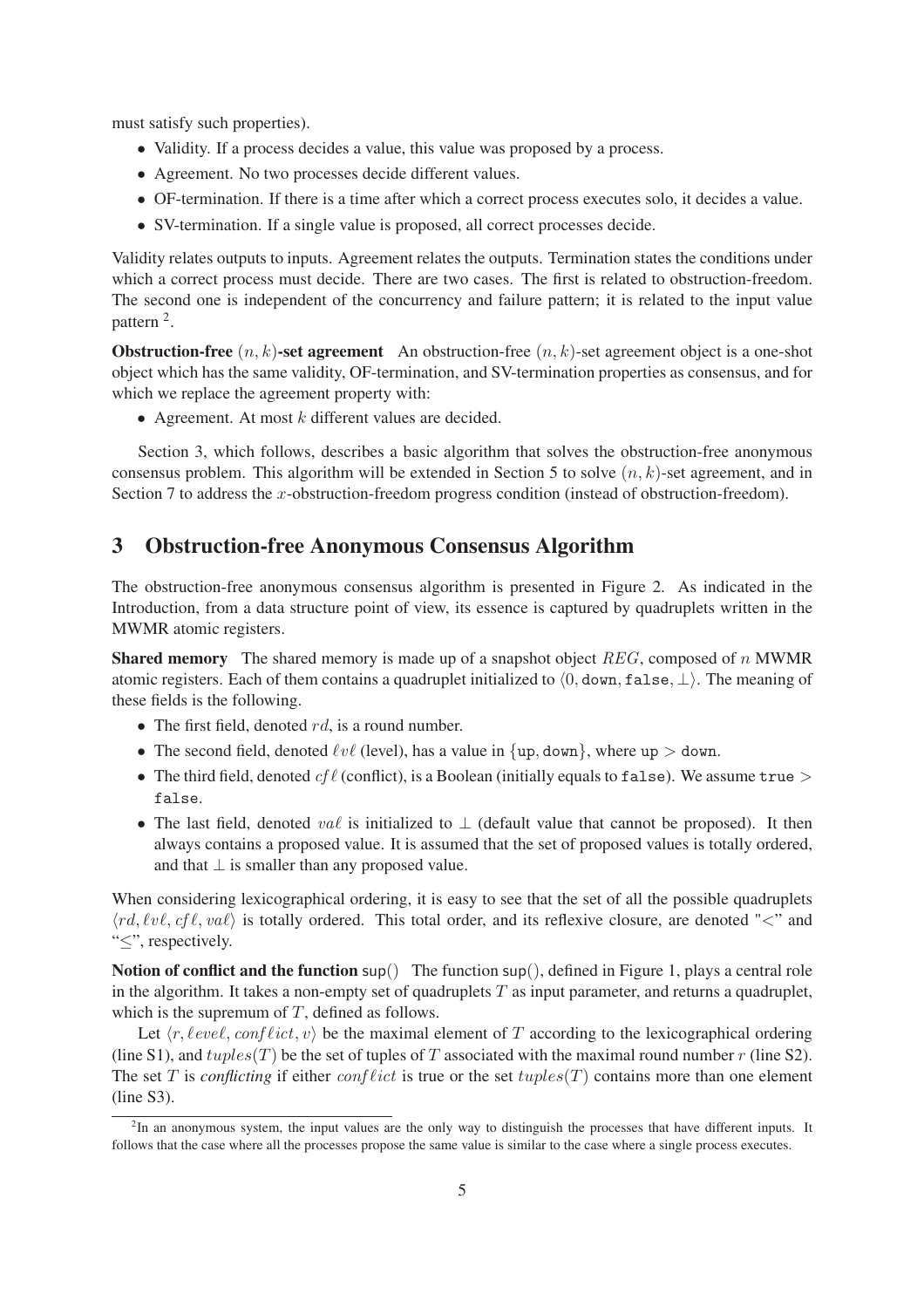| function $\mathsf{sup}(T)$ is                                                      | $\% T$ is a set of quadruplets $\%$ |
|------------------------------------------------------------------------------------|-------------------------------------|
| (S1) let $\langle r, \ell eve\ell, \text{conf} \ell ict, v \rangle$ be max $(T)$ ; | $%$ lexicographical order $%$       |
| (S2) let $tuples(T)$ be $\{X \mid X \in T \land X.rnd = r\};$                      |                                     |
| (S3) let $conflict(T)$ be $conflict \vee  tuples(T)  > 1$ ;                        |                                     |
| (S4) return( $\langle r, \ell e v e \ell, \text{conf} \ell i ct(T), v \rangle$ ).  |                                     |

Figure 1: The function sup()

Function sup(T) first checks whether T is conflicting (lines S2-S3). Then, it returns at line S4 the quadruplet  $\langle r, \ell eve\ell, conf\ellict(T), v\rangle$ , where  $conf\ellict(T)$  indicates if the input set T is conflicting. Let us notice that, since true  $>$  false, the quadruplet returned by  $\sup(T)$  is always greater than, or equal to, the greatest element in T, i.e.,  $\sup(T) \ge \max(T)$ .

| <b>operation</b> propose $(v_i)$ is                                                                                                 |  |  |  |  |
|-------------------------------------------------------------------------------------------------------------------------------------|--|--|--|--|
| $(01)$ repeat forever                                                                                                               |  |  |  |  |
| (02)<br>$view \leftarrow REG.\mathsf{snapshot}$ .                                                                                   |  |  |  |  |
| case $(\exists r > 0, val : \forall z : view[z] = \langle r, up, false, va\ell \rangle)$ then<br>(03)                               |  |  |  |  |
| return( $va\ell$ );                                                                                                                 |  |  |  |  |
| $(\exists r > 0, val : \forall z : view[z] = \langle r, down, false, va\ell \rangle)$ then<br>(04)                                  |  |  |  |  |
| $REG.write(1, (r + 1, up, false, va\ell))$ ;                                                                                        |  |  |  |  |
| $(\exists r > 0, val, level : \forall z : view[z] = \langle r, level, true, val \rangle)$ then<br>(05)                              |  |  |  |  |
| $REG.write(1, \langle r+1, \text{down}, \text{false}, \text{val}\rangle);$                                                          |  |  |  |  |
| <b>otherwise let</b> $\langle r, \ell eve \ell, \ell f \ell, \nu a \ell \rangle$<br>(06)                                            |  |  |  |  |
| $\leftarrow$ sup $(view[1], \cdots, view[n], \langle 1, \text{down}, \text{false}, v_i \rangle);$                                   |  |  |  |  |
| $z \leftarrow$ smallest index y such that $view[y] \neq \langle r, \ell eve\ell, \mathit{cf}\ell, \mathit{va}\ell \rangle;$<br>(07) |  |  |  |  |
| $REG.write(z, \langle r, level, cfl, val \rangle);$<br>(08)                                                                         |  |  |  |  |
| (09)<br>end case                                                                                                                    |  |  |  |  |
| $(10)$ end repeat.                                                                                                                  |  |  |  |  |

Figure 2: Anonymous obstruction-free consensus

The algorithm The base construction is pretty simple, and consists in an appropriate management of the snapshot object  $REG$ , so that the n quadruplets it contains (a) never allow validity or agreement to be violated, and (b) eventually allow termination under good circumstances (which occur when obstructionfreedom is satisfied or when a single value is proposed).

In Figure 2, when a process  $p_i$  invokes proposes $(v_i)$ , it enters a loop that it will exit at line 03 (provided it terminates) with the statement return(val), where val is the decided value. After entering the loop, a process issues a snapshot and assigns the returned array to its local variable  $view[1..n]$ (line 02). Then, there are two main cases according to the value stored in view.

- Case 1 (lines 03-05). All entries of view<sub>i</sub> contain the same quadruplet  $\langle r, \ell evel, conflict, val \rangle$ , and  $r > 0$ . Then, there are three sub-cases to consider.
	- Case 1.1. If the level is up and the conflict is false, the invoking process decides the value  $val$  (line 03).
	- Case 1.2. If the level is down and the conflict field is false, process  $p_i$  enters the next round by writing  $\langle r + 1, \text{up}, \text{false}, \text{val} \rangle$  in the first entry of REG (line 04).
	- Case 1.3. If there is a conflict,  $p_i$  enters the next round by writing  $\langle r + 1$ , down, false, val) in the first entry of REG (line 05).
- Case 2 (lines 06-08). Not all the entries of  $view_i$  are equal, or one of them contains the quadruplet  $\langle 0, -, -, -\rangle$ . In such a case,  $p_i$  first calls  $\sup(view[1], \dots, view[n], \langle 1, \text{down}, \text{false}, v_i \rangle)$ (line 06), which returns a quadruplet  $X$  greater than all the input quadruplets, or equal to the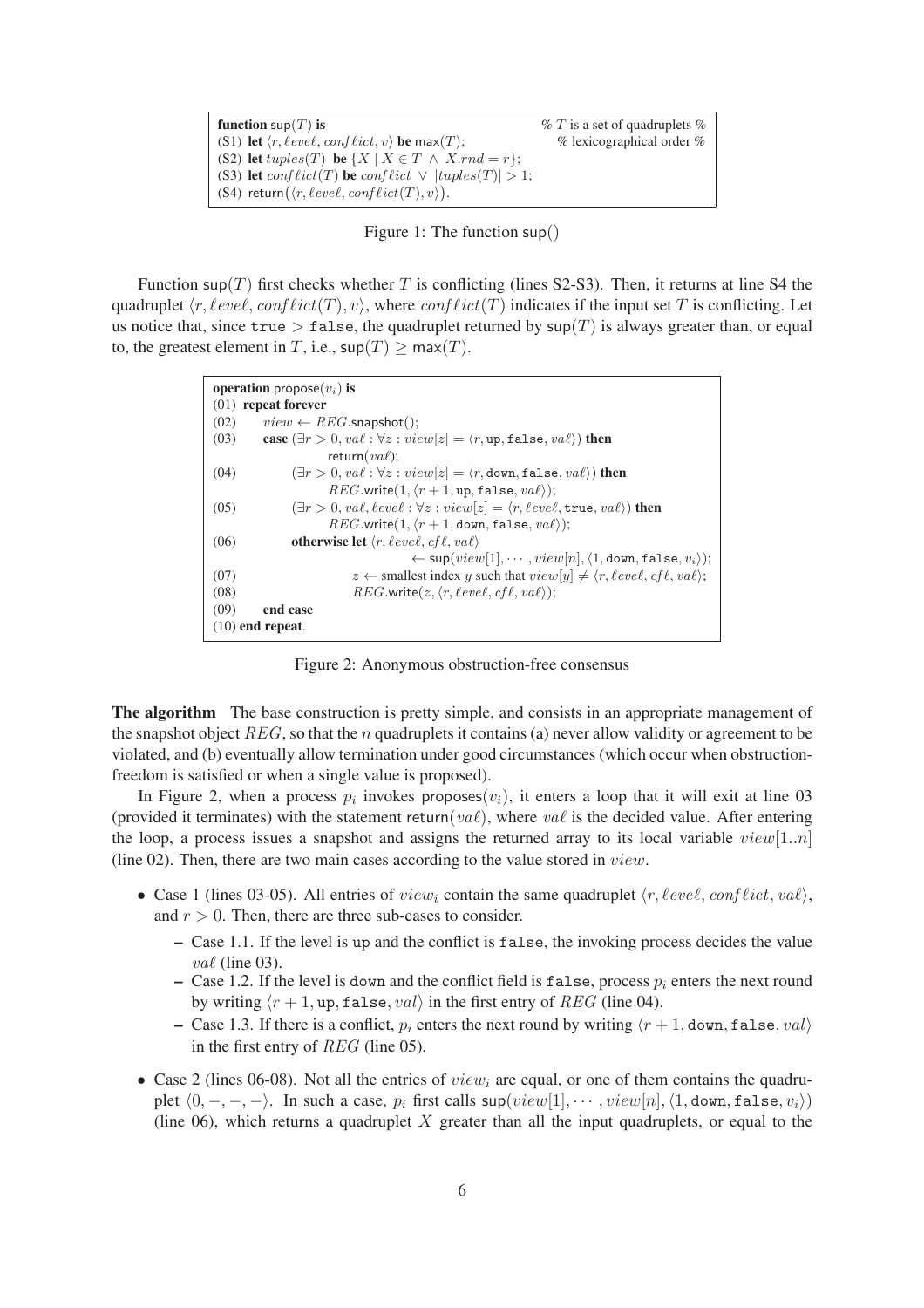greatest of them. As we have seen previously, this quadruplet  $X$  may inherit or discover a conflict. Moreover, as  $\langle 1,$  down, false,  $v_i \rangle$  is an input parameter of sup(), X.vaℓ cannot equal ⊥. As none of the predicates at lines 03-05 is satisfied, at least one entry of  $view[1..n]$  is different than X. Then process  $p_i$  writes X into  $REG[z]$ , where, from its point of view, z is the first entry of REG whose content differs from X (lines 07-08).

The underlying operational intuition As indicated in the Introduction, the intuition that underlies this algorithm is similar to the one used in some non-anonymous consensus algorithms (e.g., [5, 32, 34]), namely, if a process executes two consecutive rounds (scans) returning the same values, it can safely decide. To understand it, let us first consider the very simple case where a single process  $p_i$  executes the algorithm. From its first invocation of  $REG$ . snapshot() (line 02), it obtains a view view in which all the elements are equal to  $\langle 0, \text{down}, \text{false}, \perp \rangle$ . Hence,  $p_i$  executes line 06, where the invocation of sup() returns the quadruplet  $\langle 1, \text{down}, \text{false}, v_i \rangle$ , that is written into  $REG[1]$  at line 08. Then, during the second round,  $p_i$  computes with the help of function sup() again the quadruplet  $\langle 1,$  down, false,  $v_i \rangle$ , and writes it into  $REG[2]$ ; etc., until  $p_i$  writes  $\langle 1,$  down, false,  $v_i \rangle$  in all the atomic registers of  $REG[1..n]$ . When this occurs,  $p_i$  obtains at line 02 a view where all the elements equal  $\langle 1, \text{down}, \text{false}, v_i \rangle$ . It consequently executes line 04 and writes  $\langle 2, \text{up}, \text{false}, v_i \rangle$  in REG[1]. Then, during the following rounds, process  $p_i$  writes  $\langle 2, \text{up}, \text{false}, v_i \rangle$  in the other registers of REG (line 08). When this is done,  $p_i$  obtains a snapshot containing solely  $\langle 2, \text{up}, \text{false}, v_i \rangle$ , and when this occurs,  $p_i$  executes line 03 where it decides the value  $v_i$ .

Let us now consider the case where, while  $p_i$  is executing, another process  $p_j$  invokes propose $(v_j)$ with  $v_j = v_i$ . It is easy to see that, in such a case,  $p_i$  and  $p_j$  collaborate to fill in REG with the same quadruplet  $\langle 2, \text{up}, \text{false}, v_i \rangle$ . If  $v_j \neq v_i$ , depending on the concurrency pattern, a conflict may occur. For instance, it occurs if REG contains both  $\langle 1,$  down, false,  $v_i \rangle$  and  $\langle 1,$  down, false,  $v_j \rangle$ . If a conflict appears, it will be propagated from round to round, until a process executes alone a higher round.

Remark 1 Let us first notice that no process needs to memorize in its local memory the values that it will use during the next rounds. Not only processes are anonymous, but their code is also memoryless (no persistent variables). The snapshot object  $REG$  constitutes the whole memory of the system. Hence, as defined in the Introduction, the algorithm is locally memoryless. In this sense, and from a locality point of view, it has a "functional" flavor.

**Remark 2** Let us consider the *n*-bounded concurrency model [2, 30]. This model is made up of an arbitrary number of processes, but, at any time, there are at most  $n$  processes executing steps. This allows processes to leave the system and other processes to join it as long as the concurrency degree does not exceed n.

The previous algorithm works without modification in such a model. A proposed value is now a value proposed by any of the N processes that participate in the algorithm. Hence, if  $N > n$ , the number of proposed values can be greater than the upper bound  $n$  on the concurrency degree. This versatility dimension of the algorithm is a direct consequence of the previous locally memoryless property.

### 4 Proof of the Algorithm

This section presents a correctness proof of the previous obstruction-free anonymous consensus algorithm. After a few definitions provided in Section 4.1, Section 4.2 shows that a relation "⊒" defined over the quadruplets is a partial order. This relation is central to prove the key properties of the algorithm. Such properties are established in Sections 4.3 and 4.4. Then, based on these properties, Section 4.5 shows that the algorithm is correct.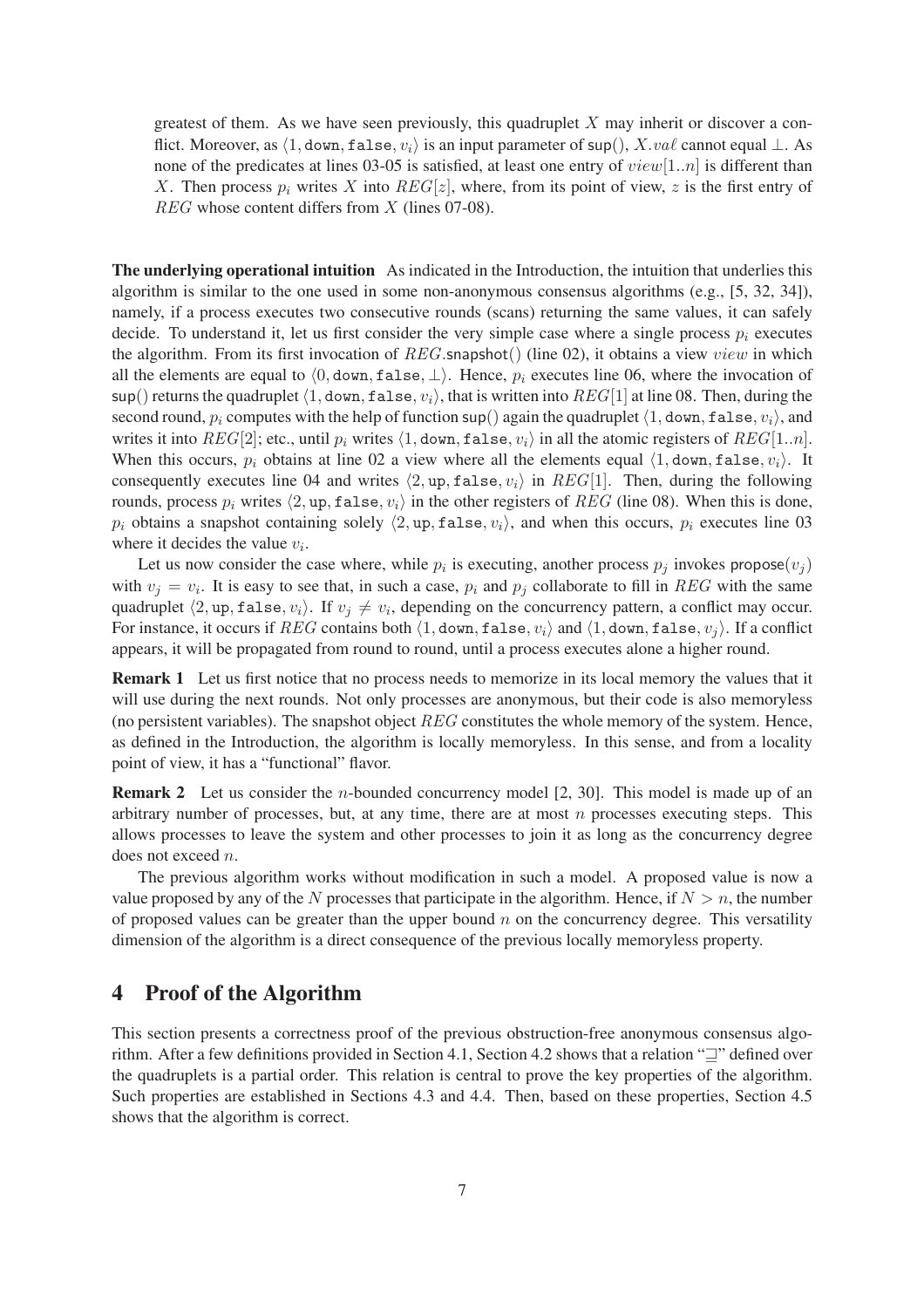#### 4.1 Definitions and notations

Let E be a set of quadruplets that can be written in REG. Given  $X \in \mathcal{E}$ , its four fields are denoted  $X.rd, X.\ell\nu\ell, X.cf\ell$  and  $X.va\ell$ , respectively. Relations  $>$  and  $\geq$  refer to the lexicographical ordering over E. Moreover, where appropriate, we consider the array  $view[1..n]$  as the set  $\{view[1], \dots, view[n]\}.$ 

**Definition 1.** *Let*  $X, Y \in \mathcal{E}$ .

$$
X \sqsupset Y \stackrel{def}{=} (X > Y) \land [(X.rd > Y.rd) \lor (X.cf\ell)].
$$

 $X \supseteq Y$  (X "dominates" Y) if (a) X is lexicographically greater than Y and (b) the round of X is greater than the round of Y or X indicates a conflict (in this case, as  $X > Y$ , we have  $X, rd = Y, rd$ ).

At the operational level the algorithm ensures that the quadruplets it generates are totally ordered by the relation  $>$ . Differently, the relation  $\Box$  (which is a partial order on these quadruplets, see Section 4.2) captures the relevant part of this total order, and is consequently the key cornerstone on which the proof of the algorithm relies.

When  $X \sqsupset Y$  holds, we say "X *strictly dominates Y*". Similarly, "X *dominates Y*", denoted  $X \sqsupseteq Y$ , means that  $(X \sqsupset Y)$  or  $(X = Y)$  holds. Relations  $\sqsubset$  and  $\sqsubseteq$  are defined in the natural way.

Definition 2. *Given a set of quadruplets* T*,* T *is* homogeneous *if it contains a single element, say* X*. We then write it "T is*  $\mathcal{H}(X)$ ".

**Notation 1.** The value of the local variable view of a process  $p_i$  at time  $\tau$ , is denoted view<sub>i</sub><sup>-</sup>. Similarly *the value of an atomic register* REG[x] *at time* τ *is denoted* REG<sup>τ</sup> [x]*, and the value of* REG *at time* τ *is denoted* REG<sup>τ</sup> *.*

Notation 2.  $W(x, X)$  *denotes the writing of a quadruplet* X *in the register*  $REG[x]$ *.* 

**Definition 3.** We say "a process  $p_j$  covers  $REG[x]$  at time  $\tau$ " when its next non-local step after time  $\tau$  *is*  $W(x, X)$ *, where* X *is the quadruplet which is written. In this case we also say* " $W(x, X)$  covers  $REG[x]$  *at time*  $\tau$ " *or* " $REG[x]$  is covered *by*  $W(x, X)$  *at time*  $\tau$ ".

Let us notice that if  $p_i$  covers  $REG[x]$  at time  $\tau$ , then  $\tau$  necessarily lies between the last snapshot issued by  $p_i$  at line 02 and its planned write  $W(x, X)$  that will occur at line 04, 05, or 08.

### 4.2 The relation  $\Box$  is a partial order

Lemma 1. ⊒ *is a partial order.*

**Proof** The antisymmetry property of  $\supseteq$  follows from the eponymous property of  $>$ . To prove the transitivity property, let us assume that  $X \sqsupseteq Y$  and  $Y \sqsupseteq Z$ . We have to show that  $X \sqsupseteq Z$ . If  $X = Y$  or  $Y = Z$ , the claim follows trivially. Hence, assume that  $X \supseteq Y$  and  $Y \supseteq Z$  and let us prove that  $X \supseteq Z$ . Observe that, due to the definition of  $\exists$ , we have  $((X \sqsupset Y) \land (Y \sqsupset Z)) \Rightarrow ((X > Y) \land (Y > Z)).$ As  $(X > Y) \wedge (Y > Z)$ , it follows by transitivity of  $>$  that  $X > Z$ . To prove  $X \supseteq Z$ , it thus remains to show that  $((X.rd > Z.rd) \vee (X.cf\ell)).$ 

Let us observe that, due to the definition of  $\exists$ , we have  $(X \sqsupset Y) \Rightarrow ((X \cdot rd) \vee (X \cdot cf \ell)).$ If  $(X.cf\ell)$  then the claim follows trivially. So assume in following that  $(X.cf\ell = \texttt{false})$ . Therefore,  $(X, rd > Y, rd)$ . But as  $(Y > Z)$ , we have  $(Y, rd \geq Z, rd)$ . By transitivity this yields  $(X, rd > Z, rd)$ . This, combined with the fact that  $X > Z$  showed above, implies that  $X \supseteq Z$ .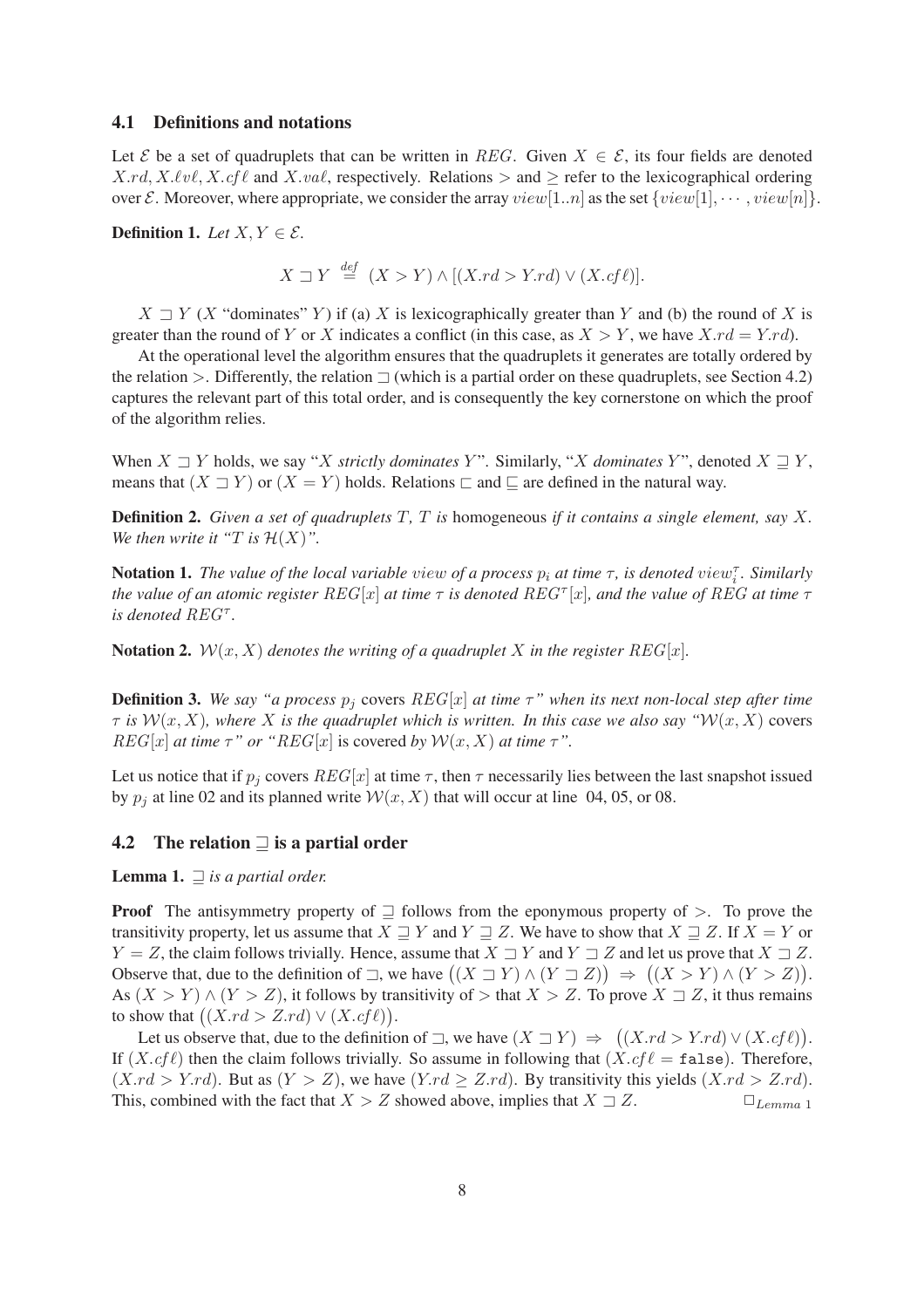#### 4.3 Extracting the relations  $\Box$  and  $\Box$  from the algorithm

The definition of the function sup(), which takes a non-empty set of quadruplets as input parameter was given in Figure 1. The next lemma shows that the quadruplet returned by  $\text{sup}(T)$ , dominates all the elements of T.

### **Lemma 2.** Let T be a non-empty set of quadruplets.  $\forall X \in T : \text{sup}(T) \sqsupset X$ .

**Proof** Let  $X \in T$  and  $S = \sup(T)$ . We have to prove that  $S \supseteq X$ . Let us first observe that, as  $S = \sup(T) \ge \max(T) \ge X$ , we have  $S \ge X$ . If  $S = X$  then the lemma follows immediately. So let us assume in the following that  $S > X$ . To prove  $S \sqsupseteq X$ , we need to show that  $((S.c f \ell) \lor (S.r d > X.r d))$ . Assume that  $(S.cf\ell = \texttt{false})$  and let us prove that  $(S.rd > X.rd)$ .

As  $(\text{sup}(T).cf \ell = \text{false})$ , it follows from the code in Figure 1 that  $conflict(T) = \text{false}$  and  $\sup(T) = \max(T)$ . Therefore,  $\sup(T)$  is the unique quadruplet of T associated with the round number  $\sup(T)$ .rd. All other elements of T if any have a strictly smaller round number. Therefore, S.rd > X.rd. This establishes the claim.  $\Box$ 

**Lemma 3.** *If*  $p_i$  *executes*  $W(-, Y)$  *at time*  $\tau$ *, then for every*  $X \in view_i^{\tau}: Y \sqsupseteq X$ *.* 

Proof We consider two cases according to the line at which the write occurs.

- Y is written at line 04 or 05. It follows that  $Y.rd = (\max(view_i^{\tau}).rd) + 1$ . Therefore, for every  $X \in view_i^{\tau}: Y.rd > X.rd.$  Hence  $Y \sqsupset X$ .
- Y is written at line 08. In this case, due to the call to function sup() at line 06, the value Y written by  $p_i$  is equal to sup(T) where  $T = \{view_i^{\tau}[1], \cdots, view_i^{\tau}[n], \langle 1, \text{down}, \text{false}, v_i \rangle\}$ . According to Lemma 2, it follows that for every  $X \in view_i^{\tau}$  we have  $Y = \sup(T) \sqsupseteq X$ .  $\square_{Lemma\ 3}$

**Lemma 4.** Let us assume that no process is covering  $REG[x]$  at time  $\tau$ . For every write  $W(-, X)$  that *(a) occurs after*  $\tau$  *and (b) was not covering a register of REG at time*  $\tau$ *, we have*  $X \supseteq$   $REG^{\tau}[x]$ *.* 

**Proof** The proof is by contradiction. Let  $p_i$  be the first process that executes a write  $\mathcal{W}(-, X)$  contradicting the lemma. This means that  $W(-, X)$  is not covering a register of REG at time  $\tau$  and  $X \nsubseteq REG^{\tau}[x]$ . Let this write occur at time  $\tau_2 > \tau$ . Thus, all writes that take place between  $\tau$  and  $\tau_2$ comply with the lemma. We derive a contradiction by showing that  $X \supseteq REG^{\tau}[x]$ .

Let  $\tau_1$  <  $\tau_2$  be the linearization time of the last snapshot taken by  $p_i$  (line 02) before executing  $W(-, X)$ . Since  $W(-, X)$  was not covering a register of REG at time  $\tau$ , the snapshot preceding this write was necessarily taken after  $\tau$ . That is,  $\tau_1 > \tau$ , and we have  $\tau_2 > \tau_1 > \tau$ .

According to Lemma 3,  $X \sqsupseteq view_i^{\tau_2}[x]$ . But since the snapshot returning  $view_i^{\tau_2}$  is linearized at  $\tau_1$ , it follows that  $view_i^{\tau_2} = REG^{\tau_1}$ . Therefore, we have  $X \sqsupseteq REG^{\tau_1}[x]$  (let us call this assertion R).

In the following we show that  $REG^{\tau_1}[x] \sqsupseteq REG^{\tau}[x]$ . If  $REG[x]$  was not updated between  $\tau$  and  $\tau_1$ , then  $REG^{\tau_1}[x] = REG^{\tau}[x]$  and the claim follows. Otherwise, if  $REG[x]$  was updated between  $\tau$  and  $\tau_1$ , the content of  $REG^{\tau_1}[x]$ , let it be Y, is the result of a write  $W(x, Y)$  that occurred between  $\tau$  and  $\tau_1$ and that was not covering a register of REG at time  $\tau$  (let us remember that no write is covering REG[x] at time  $\tau$ , which is crucial in the proof). We assumed above that  $\tau_2$  is the first time at which the lemma is contradicted. Hence the write  $W(x, Y)$ , which occurs before  $\tau_2$ , complies with the requirements of the lemma. It follows that  $Y \supseteq REG^{\tau}[x]$ , and we consequently have  $REG^{\tau}[x] \supseteq REG^{\tau}[x]$ .

But it was shown above (see assertion R) that  $X \supseteq REG^{T_1}[x]$ . Hence, due to the transitivity of the relation  $\Box$  (Lemma 1), we obtain  $X \Box$   $REG^{\tau}[x]$ , a contradiction that concludes the proof of the lemma.  $\Box$ Lemma 4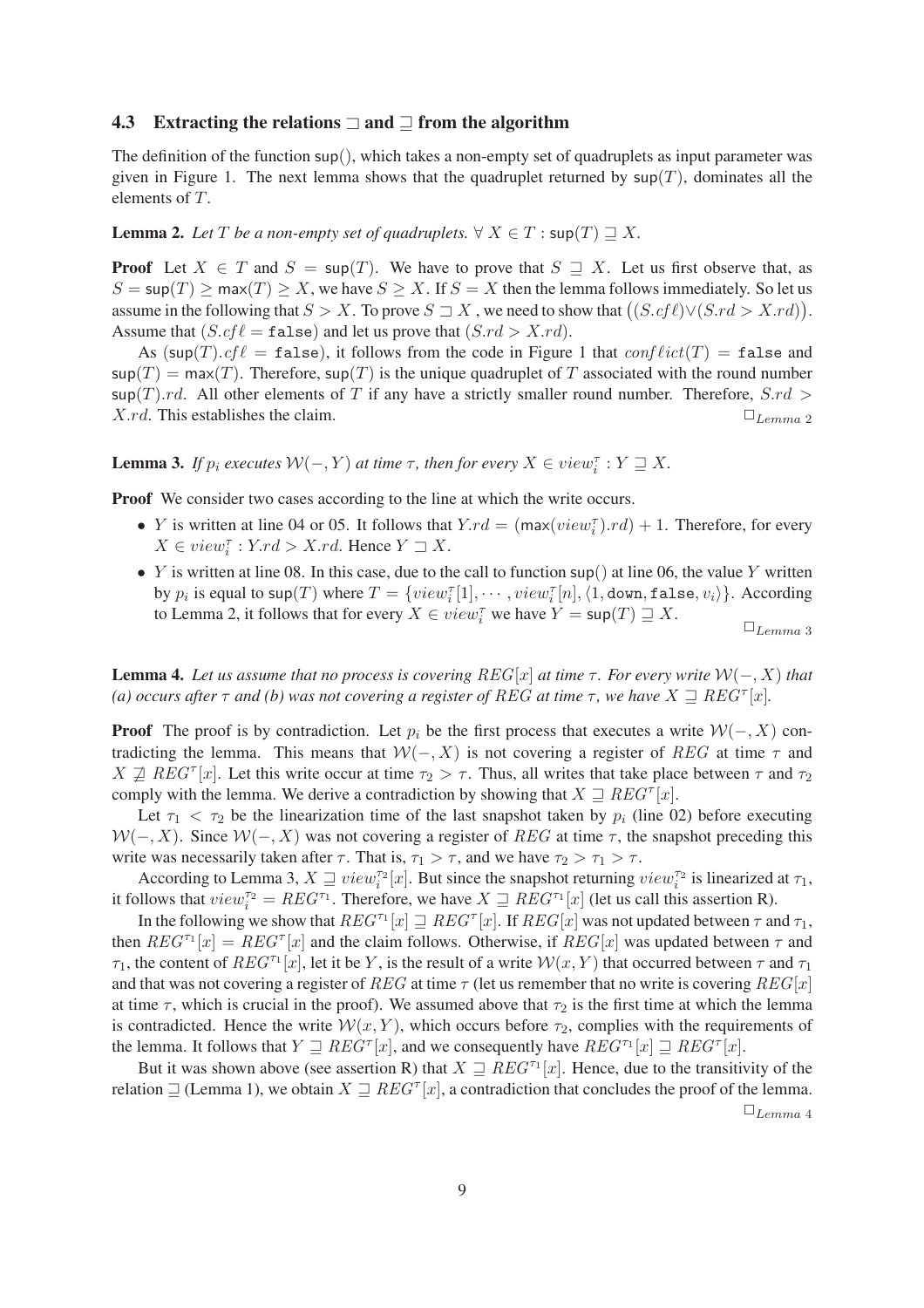**Lemma 5.** Let  $\tau$  and  $\tau' \geq \tau$  be two time instants. If  $REG^{\tau'}$  is  $\mathcal{H}(Y)$ , then there exists  $X \in REG^{\tau}$ *such that*  $Y \sqsupseteq X$ *.* 

**Proof** If  $REG^{\tau'} = REG^{\tau}$ , the lemma holds trivially. So let us assume in the following that  $REG^{\tau'} \neq$ REG<sup>T</sup> which means that a write happens between  $\tau$  and  $\tau'$ . If  $\langle 0, \text{down}, \text{false}, \perp \rangle \in \text{REG}^{\tau}$ , as every quadruplet Y written in REG is such that Y.rd  $\geq 1$  (line 04, 05, or lines 06-08), we have Y  $\Box$  $\langle 0, \text{down}, \text{false}, \perp \rangle$ .

So, let us assume that  $\langle 0, \text{down}, \text{false}, \perp \rangle \notin REG^{\tau}$  and consider the last write in  $REG$  before  $\tau$ . Assume this happens at  $\tau^- \leq \tau$  and let  $p_i$  be the writing process. Process  $p_i$  has no write covering a register of  $REG$  at time  $\tau^-$ . Consequently, at most  $(n-1)$  processes<sup>3</sup> have a write covering a register of REG at time  $\tau^-$ . Hence, there exists  $x \in \{1, \ldots, n\}$  such that no write is covering  $REG[x]$  at time  $\tau^-$ . Let  $X = REG^{\top}[x] = REG^{\top}[x]$ . If  $X = Y$  then the claim of the lemma follows trivially. So assume in the following that  $X \neq Y$ . Since  $REG^{\tau^{-}}[x] = X$ ,  $REG^{\tau'}[x] = Y$  and  $Y \neq X$ , there is necessarily a write  $W(x, Y)$  that occurred between  $\tau^{-}$  and  $\tau'$ . As this write was not covering a register of REG at time  $\tau^-$ , it follows (according to Lemma 4) that  $Y \sqsupseteq X$ , which proves the lemma.  $\square_{Lemma\ 5}$ 

The two following lemmas are corollaries of Lemma 5.

**Lemma 6.** *If*  $REG^{\tau}$  *is*  $\mathcal{H}(X)$ *,*  $REG^{\tau'}$  *is*  $\mathcal{H}(Y)$ *, and*  $\tau' \geq \tau$ *, then*  $Y \supseteq X$ *.* 

**Lemma 7.** *If*  $REG^{\tau}$  *is*  $H(X)$ *,*  $REG^{\tau'}$  *is*  $H(Y)$ *,*  $\tau' \geq \tau$ *,*  $(Y,rd = X,rd)$  *and*  $(\neg Y,cf\ell)$  *then*  $(Y,vd)$  $X.val.$ 

**Proof** According to Lemma 6,  $Y \supseteq X$ . If  $Y = X$  then the claim follows immediately. So let us assume Y ⊐ X. As (Y.rd = X.rd) and (¬Y.cf ℓ), the definition of ⊒ implies that Y.vaℓ = X.vaℓ. ✷Lemma <sup>7</sup>

### 4.4 Exploiting homogeneous snapshots

**Lemma 8.**  $[(X \in REG^{\tau}) \land (X.\ell v \ell = \text{up})] \Rightarrow (\exists \tau' < \tau : REG^{\tau'} \text{ is } \mathcal{H}(Z), \text{ where } Z = \langle X.rd - \text{up} \rangle]$  $1,$  down, false,  $X.val\rangle$ ).

**Proof** Let us first show that there is a process that writes the quadruplet  $X'$  into REG, with  $X' =$  $\langle X.rd, X.\ell v\ell, \texttt{false}, X.va\ell \rangle$ . We have two cases depending on the value of  $X.cf\ell$ .

- If  $X.cf\ell = \text{false}$ , then let  $X' = X$ . Since  $X.\ell v\ell = X'.\ell v\ell = \text{up}, X$  was necessarily written into  $REG$  by some process (let us recall that the initial value of each register of  $REG$  is  $\langle 0,$  down, false,  $\perp \rangle$ ).
- If  $X.cf\ell = \text{true}$ , let us consider the time  $\tau_1$  at which X was written for the first time into REG, say by  $p_i$ . Since  $X.\ell v\ell = \text{up}$ , both  $\tau_1$  and  $p_i$  are well defined. This write of X happens necessarily at line 08 (If it was at line 04 or 05, we would have  $X.cf \ell = \texttt{false}$ ).

Therefore, X was computed at line 06 by the function sup(). Namely we have  $X = \text{sup}(T)$ , where the set T is equal to  $\{view^{\tau}[1], \cdots, view^{\tau}[n], \langle 1, \text{down}, \text{false}, v_i \rangle\}$ . Observe that  $X \notin T$ , otherwise X would not be written for the first time at  $\tau_1$ . Let  $X' = \max(T)$ . Since  $X \notin T$ , it follows that  $X \neq X'$ . Due to line S4 of the function sup(), X and X' differ only in their conflict field. Therefore, as  $X.cf\ell = \text{true}$ , it follows that  $X'.cf\ell = \text{false}$ . Finally, as  $X'.\ell v\ell = \text{up}$ and all registers of REG are initialized to  $(0, down, false, \perp)$ , it follows that X' was necessarily written into *REG* by some process.

 $3$ Let us notice that this is the only place in the proof where the consensus version of the algorithm requires more than  $(n - 1)$  MWMR atomic registers.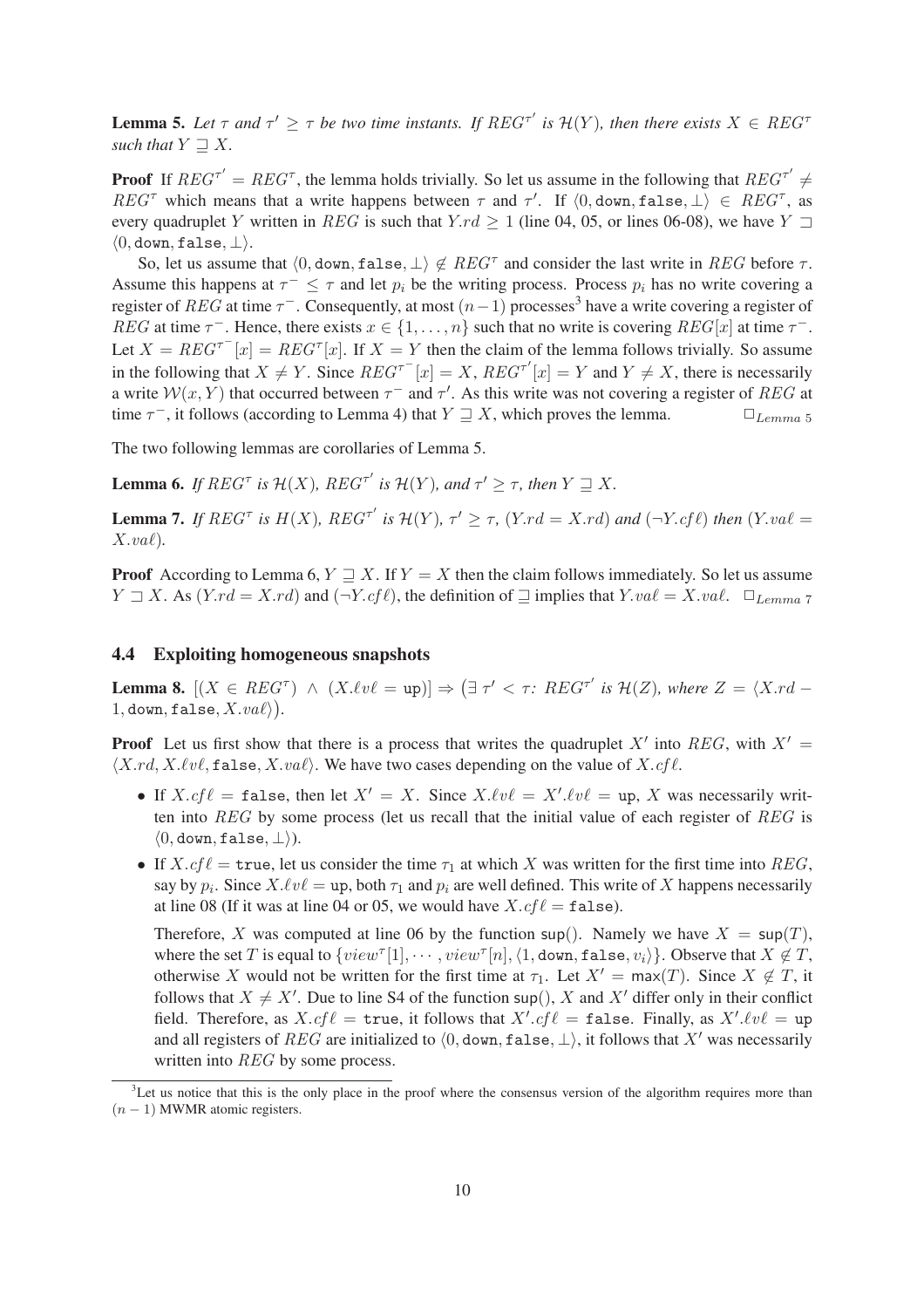In both cases, there exists a time at which a process writes  $X' = \langle X, rd, X, \ell v \ell, \text{false}, X, va \ell \rangle$ into REG. Let us consider the first process  $p_i$  that does so. This occurs at some time  $\tau_2 < \tau$ . As  $X'.\ell v\ell = \text{up}$ , this write can occur only at line 04 or line 08.

We first show that this write occurs necessarily at line 04. Assume for contradiction that the write of  $X'$  into REG happens at line 08. In this case, the quadruplet  $X'$  was computed at line 06. Therefore,  $X' = \mathsf{sup}(T)$  where where the set T is equal to  $\{view^{\tau_2}[1], \cdots, view^{\tau_2}[n], \langle 1, \text{down}, \text{false}, v_i \rangle\}$ . Observe that sup(T) and max(T) can differ only in their conflict field. As  $\mathsf{sup}(T) .cf \ell = X'.cf \ell = \mathtt{false},$ it follows that  $X' = \sup(T) = \max(T)$ . Consequently,  $X' \in view^{T_2}$ . That is,  $p_i$  is not the first process that writes  $X'$  in  $REG$ , contradiction. Therefore, the write necessarily happens at line 04.

From the precondition at line 04,  $view^{\tau_2}$  is  $\mathcal{H}(\langle X'.rd-1, \text{down}, \text{false}, X'.va\ell \rangle)$ , and the lemma  $\Box$ Lemma 8

**Lemma 9.**  $[(REG^{\tau} \text{ is } \mathcal{H}(X)) \wedge (X.\ell v \ell = \text{up}) \wedge (\neg X.\mathit{cf} \ell) \wedge (REG^{\tau'} \text{ is } \mathcal{H}(Y)) \wedge (Y.\mathit{rd} \geq X.\mathit{rd})] \Rightarrow$  $(Y.val = X.val).$ 

**Proof** The proof is by induction on Y.rd. Let us first assume that  $Y$ .rd = X.rd, for which we consider two cases.

- Case 1:  $\tau \geq \tau'$ . Since  $X.cf\ell = \texttt{false}$ , it follows according to Lemma 7 that  $Y.val = X.val$ .
- Case 2:  $\tau' > \tau$ . According to Lemma 6,  $Y \supseteq X$ . As  $Y$ .  $rd = X$ .  $rd$ , it follows that  $Y \ell v \ell \geq$  $X.\ell v\ell = \text{up}$ , and consequently  $Y.\ell v\ell = \text{up}$ .

Summarizing we have  $REG^{\tau'}$  is  $\mathcal{H}(Y)$ ,  $Y.\ell v\ell = \text{up}$  and  $Y.rd = X.rd$ . According to Lemma 8, this implies that there is  $\tau_1 < \tau$  and  $\tau_1' < \tau'$  such that  $REG^{\tau_1}$  is  $\mathcal{H}(\langle X.rd-1, \text{down}, \text{false}, X.va\ell \rangle)$ and  $REG^{r'_1}$  is  $\mathcal{H}(\langle Y.rd-1,\text{down}, \text{false}, Y.va\ell\rangle)$ . According to Lemma 6, we have

– either  $\langle X.rd - 1, \text{down}, \text{false}, X.va\ell \rangle \supseteq \langle Y.rd - 1, \text{down}, \text{false}, Y.va\ell \rangle$ , – or  $\langle Y.rd - 1,$  down, false,  $Y.va\ell$ )  $\supseteq$   $\langle X.rd - 1,$  down, false,  $X.va\ell$ .

Since by assumption  $X.rd = Y.rd$ , it follows that  $X.va\ell = Y.va\ell$ .

For the induction step, let assume that the lemma is true up to  $Y.rd = \rho \ge r$ , and let us prove it for  $\rho + 1$ . To this end, we have to show that Y.va $\ell = X$ .va $\ell$  for every Y that is written in REG with  $Y.rd = \rho + 1$ . Let us assume by contradiction that  $Y.va\ell \neq X.va\ell$  and let  $p_i$  be the first process that writes  $\langle \rho + 1, -, -, Y.va\ell \rangle$  into REG. This happens at line 04 or 05. In all cases, this implies that, at this moment,  $view_j$  is  $\mathcal{H}(\langle \rho, -, -, Y, va\ell \rangle)$ . But, according to the induction assumption, this implies  $Y. \text{val} = X. \text{val}$ , a contradiction which completes the proof of the lemma.  $\Box_{Lemma}$ 

#### 4.5 Proof of the algorithm: using the previous lemmas

Lemma 10. *No two processes decide different values.*

**Proof** Let r be the smallest round in which a process decides,  $p_i$  and  $va\ell$  being the deciding process and the decided value, respectively. There is a time  $\tau$  at which  $view_i^{\tau}$  is  $\mathcal{H}(\langle r, \text{up}, \text{false}, \text{val}\rangle)$ . Due to Lemma 9, every homogeneous snapshot starting from round  $r$  is necessarily associated with the value *vaℓ*. Therefore, only this value can be decided in any round higher than r. Since r was assumed to be the smallest round in which a decision occurs, the consensus agreement property follows.  $\square_{Lemma~10}$ 

### Lemma 11. *For every quadruplet* X *that is written in* REG*,* X.vaℓ *is a value proposed by some process.*

**Proof** Let us assume by contradiction that  $X.val = v$  was not proposed by a process, and let  $p_i$  be the first process that writes  $X$  into  $REG$ . We consider two cases according to the line at which the write occurs.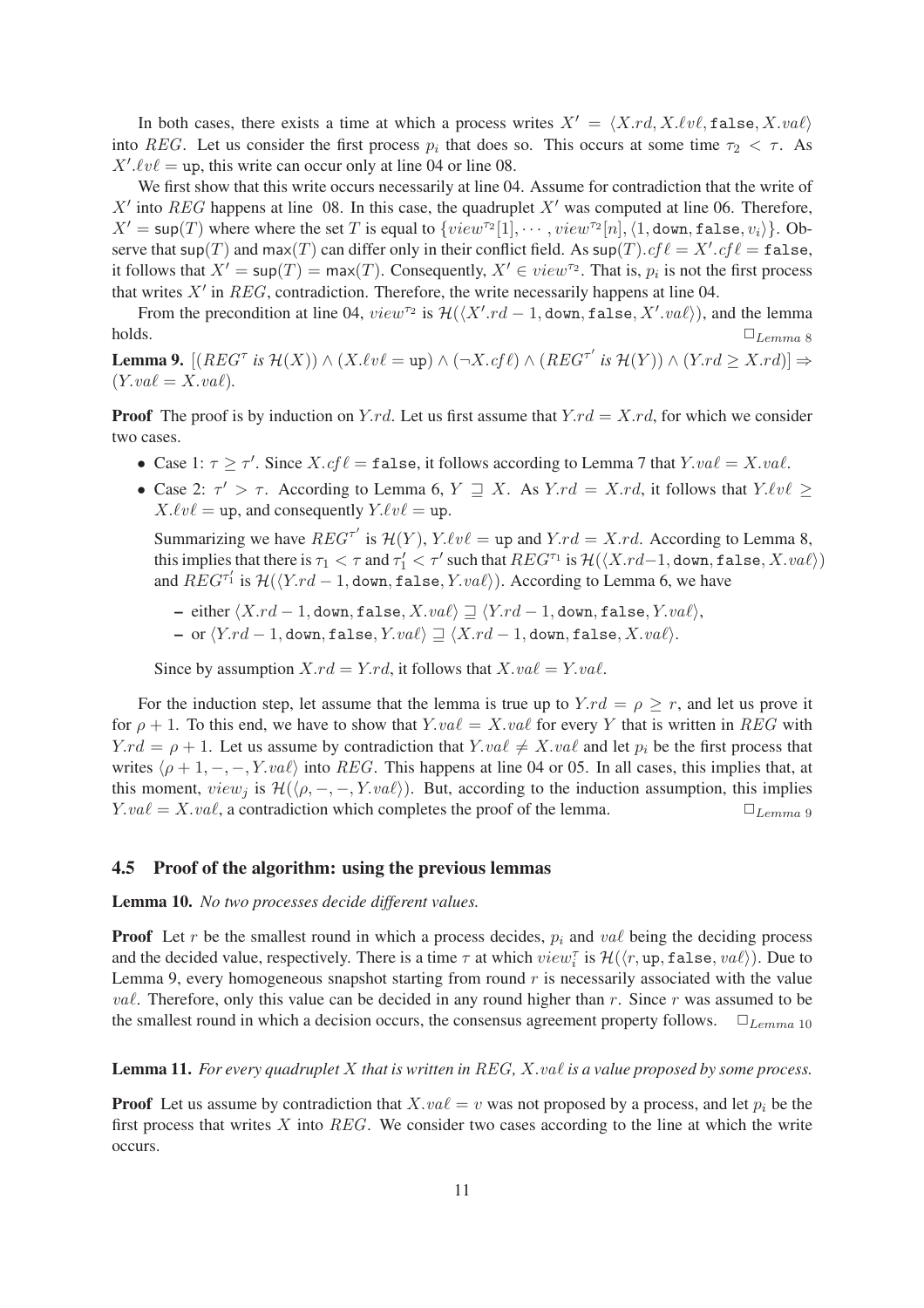- v is written into REG at line 04 or line 05. In this case,  $p_i$  obtained a view of REG in which at least some register contains the value v. According to the predicate of these two lines, the round number associated with v is necessarily greater than 0 which implies that v was previously written into  $REG$  and was not there initially. But this means that  $p_i$  is not the first process which writes v into REG, a contradiction.
- v is written into REG at line 08. In this case, the quadruplet X, where  $X, vac \ell = v$ , was returned by the call of the function sup(), namely sup(view[1],  $\cdots$ , view[n],  $\langle 1, \text{down}, \text{false}, v_i \rangle$ }, from which it follows that v is either  $v_i$  (the proposal of  $p_i$ ) or some value that was previously written by another process. But, by assumption,  $p_i$  is assumed to be the first process to write v. Hence,  $v = v_i$ , which concludes the proof of the lemma.  $\Box$ <sub>Lemma 11</sub>

### Lemma 12. *A decided value is a proposed value.*

**Proof** If a process decides a value v, it does it at line 03. Hence, according to the predicate of line 03, the round number associated with this value is greater than 0 which means that  $v$  was necessarily written into  $REG$  by some process. It then follows from Lemma 11, that v was proposed by a process, which establishes the claim.  $\Box$   $L_{tempa}$  12

**Lemma 13.** Let T be a non-empty set of quadruplets. For every  $T' \subseteq T$  :  $\text{sup}(T' \cup \{\text{sup}(T)\}) = \text{sup}(T)$ .

**Proof** Let  $S = \sup(T)$ . Hence S.rd is the highest round number in T. Moreover, S is greater than, or equal to, any quadruplet in T. Hence, max $(T' \cup \{S\}) = S$ . Therefore, combined with the the definition of sup(), we have:  $\textsf{sup}(T' \cup \{S\}) = \langle S.rd, S.\ell v\ell, \text{conf}\ellict(T' \cup \{S\}), S.\text{val}\rangle$ . Thus, in order to prove that  $\textsf{sup}(T' \cup \{S\}) = S$ , we need to show that  $conflict(T' \cup \{S\}) = S.cf\ell$ .

There are two cases depending on the value of  $S.cf\ell$ .

•  $S.cf\ell$  = true.

As  $S = \max(T' \cup \{S\})$  and due to the definition of  $conflict()$  (line S3 in Figure 1),  $S.cf\ell = \text{true}$ implies that  $conflict(T' \cup \{S\}) = \text{true}.$ 

•  $S.cf\ell = false$ .

Since  $S = \sup(T)$ ,  $S$ .cf  $\ell = \text{false}$  implies that  $|tuples(T) = 1|$ . Thus, S has a round number that is strictly greater than any other element of T. As  $T' \subseteq T$ , it follows that S is the only quadruplet in  $T' \cup \{S\}$  with a round number equal to S.rd. Hence,  $|tuples(T' \cup \{S\}) = 1|$ . Since we assumed  $S.cf\ell = \mathtt{false}$  and  $S = \mathsf{max}(T'\cup\{S\})$ , it follows that  $conflict(T'\cup\{S\}) = \mathtt{false}$ .

From the above case analysis, we conclude that  $conflict(T' \cup \{S\}) = S.cf\ell$ .  $\Box_{Lemma \ 13}$ 

#### Lemma 14. *If there is a time after which a process executes solo, it decides a value.*

**Proof** Assume that  $p_i$  eventually runs solo, we need to show that  $p_i$  decides. There exists a time  $\tau$ , after which no other process than  $p_i$  writes into REG. Let  $\tau' \geq \tau$  be the first time at which  $p_i$  takes a snapshot after  $\tau$ . This snapshot is well defined, as  $p_i$  runs solo after  $\tau$  and the implementation of atomic snapshot is obstruction-free. Let  $S = \sup(view_1^{\tau'})$  $\tau'[1], \cdots, view^{\tau'}_i$  $\mathcal{I}_i^{\tau'}[n], \langle 1, \texttt{down}, \texttt{false}, v_i \rangle).$ 

Let us first show that there is a time after  $\tau$  at which REG is  $\mathcal{H}(S)$ .

- If  $REG^{\tau'}$  is  $\mathcal{H}(S)$ , we are done.
- If  $REG^{\tau'}$  is not  $\mathcal{H}(S)$ ,  $p_i$  executes line 06 and computes S. Then it writes S in an entry of REG (containing a value different from S), and re-enters the loop. If REG is then  $\mathcal{H}(S)$ , we are done. Otherwise,  $p_i$  executes again line 06 and, due to Lemma 13, the quadruplet computed by the function sup() is equal to S. It follows that after a finite number of iterations of the loop,  $REG$  is  $\mathcal{H}(S)$ .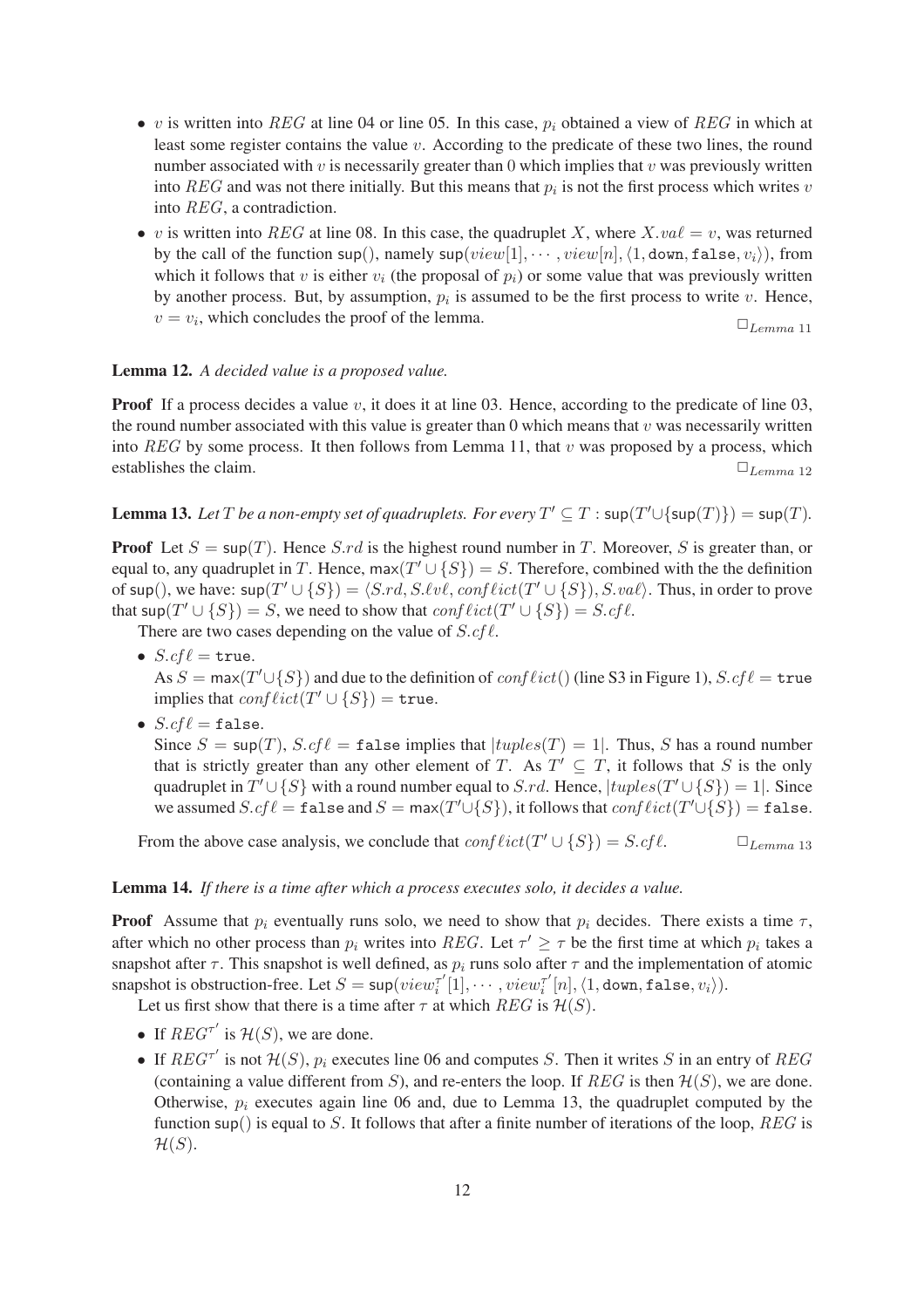When  $REG$  is  $\mathcal{H}(S)$ , we have the following.

- If  $S = \langle -\rangle$ , up, false,  $-\rangle$ ,  $p_i$  decides in line 03.
- If  $S = \langle r, \text{down}, \text{false}, \nu a \ell \rangle$ , then  $p_i$  writes  $Y = \langle r + 1, \text{up}, \text{false}, \nu a \ell \rangle$  in line 04. Using the same argument as above, there is a time at which  $REG$  becomes  $\mathcal{H}(Y)$ , and the previous case holds.
- If  $S = \langle r, -, \text{true}, \text{val}\rangle$ , then  $p_i$  writes  $Y = \langle r + 1, \text{down}, \text{false}, \text{val}\rangle$  in line 05. Then  $p_i$  keeps writing Y in the following iterations until REG becomes  $\mathcal{H}(Y)$ , and the previous case holds.

Hence, in all cases  $p_i$  eventually decides.  $\Box$   $L_{tempa}$  14

Lemma 15. *If a single value is proposed, all correct processes decide.*

**Proof** Let us assume that all processes propose the same value  $v$ . It follows that all the processes keep writing  $X = \langle 1, \text{down}, \text{false}, v \rangle$  until REG becomes  $\mathcal{H}(X)$ . Then, once every register of REG has been updated at least once, the processes start writing  $Y = \langle 2, \text{up}, \text{false}, v \rangle$  until REG becomes  $\mathcal{H}(Y)$ and v. When this occurs, v is decided.  $\Box$   $L_{tempa 15}$ 

Theorem 1. *The algorithm of Figure* 2 *solves the obstruction-free consensus problem.*

Proof The proof follows directly from the Lemma 10 (Agreement), Lemma 12 (Validity), Lemma 14 (OF-Termination), and Lemma 15 (SV-Termination).  $\Box_{Theorem 1}$ 

## 5 From Consensus to  $(n, k)$ -Set Agreement

The algorithm The previous obstruction-free consensus algorithm of Figure 2 provides us "for free" with an obstruction-free  $(n, k)$ -set agreement algorithm. The only difference lies in the size of the snapshot object REG, which is now an array of  $(n-k+1)$  MWMR atomic registers instead of an array of n MWMR atomic registers.

Theorem 2. *Assuming an underlying snapshot object composed of* (n−k+1) MWMR *atomic registers, the algorithm of Figure* 2 *solves the obstruction-free* (n, k)*-set agreement problem.*

Proof The arguments for the validity and liveness properties are the same as the ones of the consensus algorithm since they do not depend on the size of REG.

As far as the  $k$ -set agreement property is concerned (no more than  $k$  different values are decided), we have to show that  $(n - k + 1)$  registers are sufficient. To this end, let us consider the  $(k - 1)$  first decided values, where the notion "first" is defined with respect to the linearization time of the snapshot invocation (line 02) that immediately precedes the invocation of the corresponding deciding statement (return() at line 03). Let  $\tau$  be the time just after the linearization of these  $(k - 1)$  "deciding" snapshots. Starting from  $\tau$ , at most  $(n - (k - 1)) = (n - k + 1)$  processes access the array REG, which is made up of exactly  $(n - k + 1)$  registers. It follows that, after time  $\tau$ , these  $(n - k + 1)$  processes execute the algorithm of Figure 2, with the help of a snapshot object of size  $(n - k + 1)$ . Hence, from  $\tau$ , these at most  $(n-k+1)$  processes execute actually an anonymous obstruction-free consensus algorithm, during which they can decide at most one more value. It follows that at most  $k$  values are decided by the  $n$ processes.  $\Box_{Theorem~2}$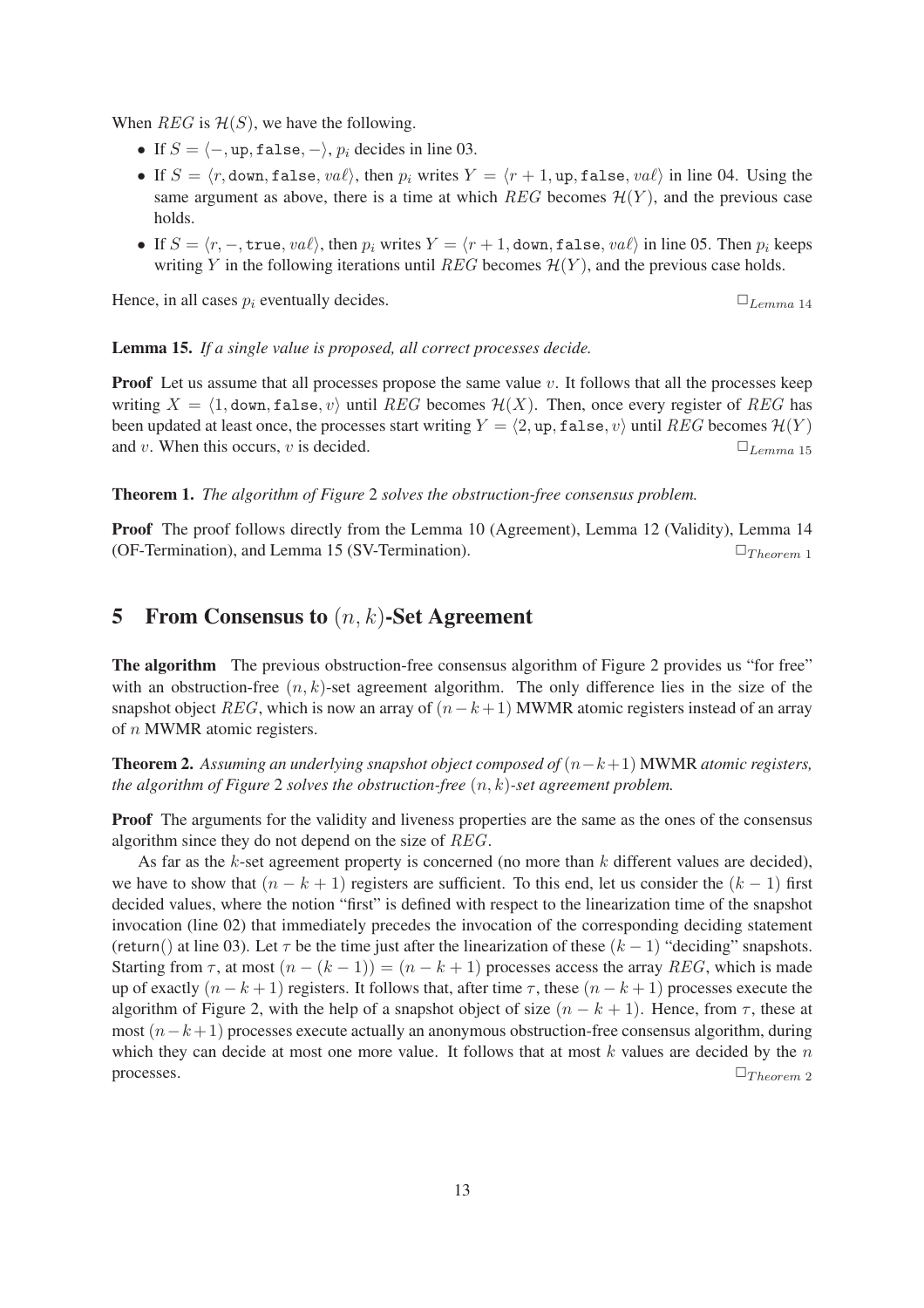### 6 From One-shot to Repeated  $(n, k)$ -Set Agreement

### 6.1 The repeated  $(n, k)$ -set agreement problem

In the repeated  $(n, k)$ -set agreement problem, processes execute a sequence of  $(n, k)$ -set agreements. More precisely, a process invokes sequentially the operation propose $(1, v)$ , then propose $(2, v')$ , etc., where 1, 2, ... is the sequence number of the  $(n, k)$ -set agreement instance, and  $v, v', \ldots$  is the value the process proposes to this instance.

It would be possible to associate a specific instance of the base algorithm described in Figure 2 with each sequence number, but this would require  $(n - k + 1)$  atomic read/write registers per instance. The next section shows that in fact the repeated problem can be solved with only  $(n - k + 1)$  atomic registers. According to the complexity results of [15], it follows that this algorithm is optimal in regard to the number of atomic read/write registers it uses. This closes the discussion regarding the space complexity of the repeated form of the  $(n, k)$ -set agreement problem.

#### 6.2 Adapting the algorithm

**From quadruplets to sextuplets** Instead of a quadruplet, a register now contains a sextuplet  $X =$  $\langle sn, rd, \ell v\ell, cf\ell, val, dcd \rangle$ . The four fields X.rd, X. $\ell v\ell$ , X.cfl, and X.val are the same as before. The additional field  $X$ .sn is a sequence number. The other additional field  $X$ .dcd is an initially empty list. From a rotational point of view, the jth element of this list is written  $X.dcd[j]$ ; it contains a value decided at the *j*th instance of the repeated  $(n, k)$ -set agreement problem.

The total order over the sextuplets ">" is as previously lexicographical but now applies to the six fields. In particular, given two lists dcd and dcd', the relation  $dcd > dcd'$  holds when there exists  $j \ge 1$ such that  $dcd[j] > dcd'[j]$  and for every  $1 \leq k < j$ , it is true that  $dcd[k] \geq dcd[k']$ . Relation " $\exists$ " is defined as follows:

$$
X \sqsupset Y \stackrel{def}{=} (X > Y) \land [(X, sn > Y, sn) \lor (X, rd > Y, rd) \lor (X, cf \ell)].
$$

**Local variables** Each process  $p_i$  now manages two local variables whose scope is the whole repeated  $(n, k)$ -set agreement problem. (Hence, we do no longer have the locally memoryless property of the base obstruction-free algorithm presented in Figure 2.)

- The variable  $sn_i$ , initialized to 0, is used by  $p_i$  to generate its sequence numbers. It is assumed that  $p_i$  increments  $sn_i$  before invoking propose $(sn_i, v_i)$ .
- The local list  $dcd_i$  is used by  $p_i$  to store the value it has decided during the previous instances of the  $(n, k)$ -set agreement. Hence,  $d c d_i$ [sn] contains the value decided by  $p_i$  during the snth instance. These lists are exchanged by the processes, which allows the slower of them to catch up when they are in late.

**The algorithm** Figure 3 describes the algorithm executed at some process  $p_i$ . The new parts, with respect to the base algorithm in Figure 2, are underlined and in blue. To ease the understanding, both algorithms use the same line numbering. Figure 3 contains a single new line, marked with "N". Suppressing all the underlined parts of the new algorithm leads to our base solution. In what follows, we detail the internals of our solution then establish its correctness.

• Line 03. When all the entries of the view obtained by  $p_i$  contain only sextuplets whose first five fields are equal,  $p_i$  decide the value  $\mathit{va}\ell$ . But before returning  $\mathit{va}\ell$ ,  $p_i$  writes  $\mathit{va}\ell$  in  $\mathit{dcd}_i[\mathit{sn}_i]$ . The idea is that, when  $p_i$  will execute the next  $(n, k)$ -set agreement instance (whose sequence number will be  $sn_i + 1$ ), it will be able to help processes whose current sequence number is smaller than  $sn_i$ .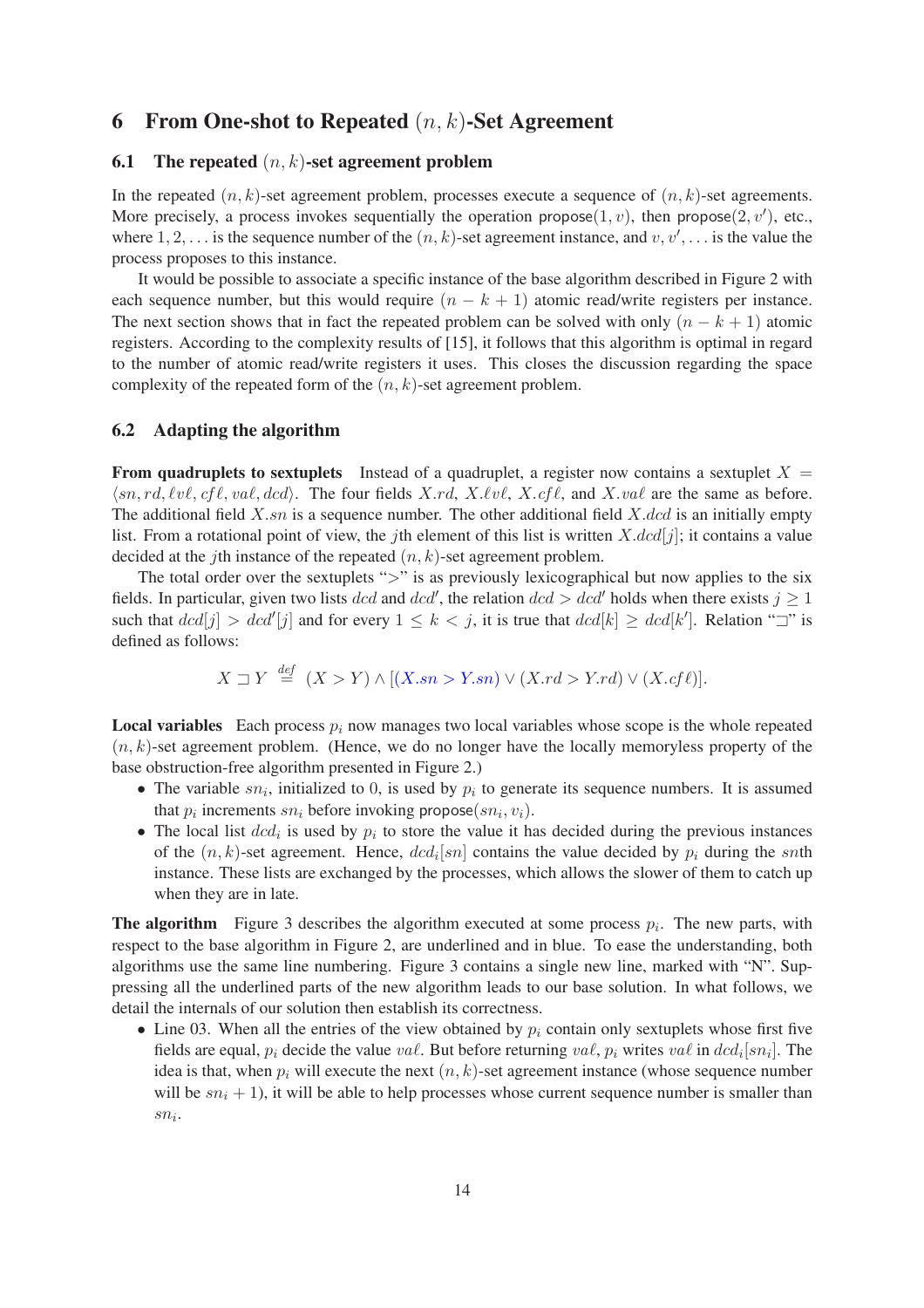```
operation propose(sn_i, v_i) is
(01) repeat forever
(02) view \leftarrow REG.\text{snapshot}();(03) case (\exists r > 0, val : \forall z : view[z] = \langle sn_i, r, up, false, val, -\rangle) then
                           dcd_i[sn_i] \leftarrow val;return(va \ell);
(04) (\exists r > 0, val : \forall z : view[z] = \langle sn_i, r, down, false, val, -\rangle) then
                           REG.write(1, \langle sn_i, r + 1, \text{up}, \text{false}, \text{val}, \text{dcd}_i \rangle);(05) (\exists r > 0, val, level : \forall z : view[z] = \langle sn_i, r, level, \overline{true}, val, -\rangle) then
                           REG.write(1, \langle sn_i, r + 1, \text{down}, \text{false}, \text{val}, \text{dcd}_i \rangle);(06) otherwise let \langle \textit{inst}, r, \textit{level}, \textit{conflict}, \textit{val}, \textit{dec} \rangle\leftarrow sup(view[1], \cdots, view[n], \langle sn_i, 1, \text{down}, \text{false}, v_i, \text{d}cd_i \rangle);(N) if (inst > sn_i) then dcd_i[sn_i] \leftarrow dec[sn_i]; return dcd_i[sn_i] end if;
(07) z \leftarrow smallest index y such that view[y] = min(view[1], \cdots, view[n]);
(08) REG.write(z, \langle inst, r, \ell evel, \text{conf} \ell ict, \text{val}, \text{dec} \rangle);(09) end case
(10) end repeat.
```
Figure 3: Repeated anonymous obstruction-free consensus

- Line 04. Process  $p_i$  obtains a quadruplet of the form  $\langle sn_i, r, \text{down}, \text{false}, \text{val}, \rangle$ . In such a case,  $p_i$  writes  $\langle sn_i, r$ , down, false,  $val, dcd_i \rangle$  to  $REG[1]$ . (Let us notice here that the write of  $dcd_i$  is to help other processes deciding  $(n, k)$ -set agreement instances whose sequence number is smaller than  $sn_i$ .)
- Line 05. Similar to the previous case, except that a conflict now appears in the view computed by the process  $p_i$ .
- Lines 06-10. Process  $p_i$  computes the supremum of the snapshot *view* obtained at line 03, as well as the sextuplet  $\langle sn_i, 1, \text{down}, \text{false}, \text{val}, \text{dcd}_i \rangle$ . There are two cases to consider.
	- If the sequence number of the supremum is greater than  $sn_i$ , process  $p_i$  benefit from the list of decisions stored in the supremum. More precisely, this help is obtained from the item  $dec[sn_i]$ . Similarly to line 03, process  $p_i$  then writes this decision in  $dcd_i[sn_i]$  before returning from its call.
	- In the other case, the sequence number of the supremum is equal to  $sn_i$ . Process  $p_i$  then executes the same operations as in the basic algorithm (lines 07-08).

#### 6.3 Proof of the algorithm

This section first presents a simple technical lemma, and then shows that the algorithm described in Figure 3 solves the repeated  $(n, k)$ -set agreement problem.

**Lemma 16.** For any  $m \geq 1$ , if X is written in REG and X.sn = m, then for every  $1 \leq k \leq m$ , X.dcd[k] *exists.*

**Proof** Let X be some sextuplet in REG for which  $X \cdot sn = m$  holds. Name  $p_i$  the process that first writes X. The operation of  $p_i$  might occur either at line 04, 05 or 08. By definition of the repeated  $(n, k)$ -set agreement, if  $p_i$  starts instance m of the problem, than it has already returned from the prior instances. As a consequence, if the write occurs at line 04 or 05, then the invariant holds. Now in the case where the write takes place at line 08, the definition of function sup() tells us that either some process wrote a quadruplet  $Y$  with  $Y_{.}sn=m$  previously, or  $X=\langle sn_i, 1,$  down, false,  $v_i, dcd_i \rangle$ . In the former case, we repeat our previous reasoning. In the later, we know that the invariant holds since  $p_i$  has already taken a decision in the instances prior to m.  $\Box$   $L_{tempa}$  16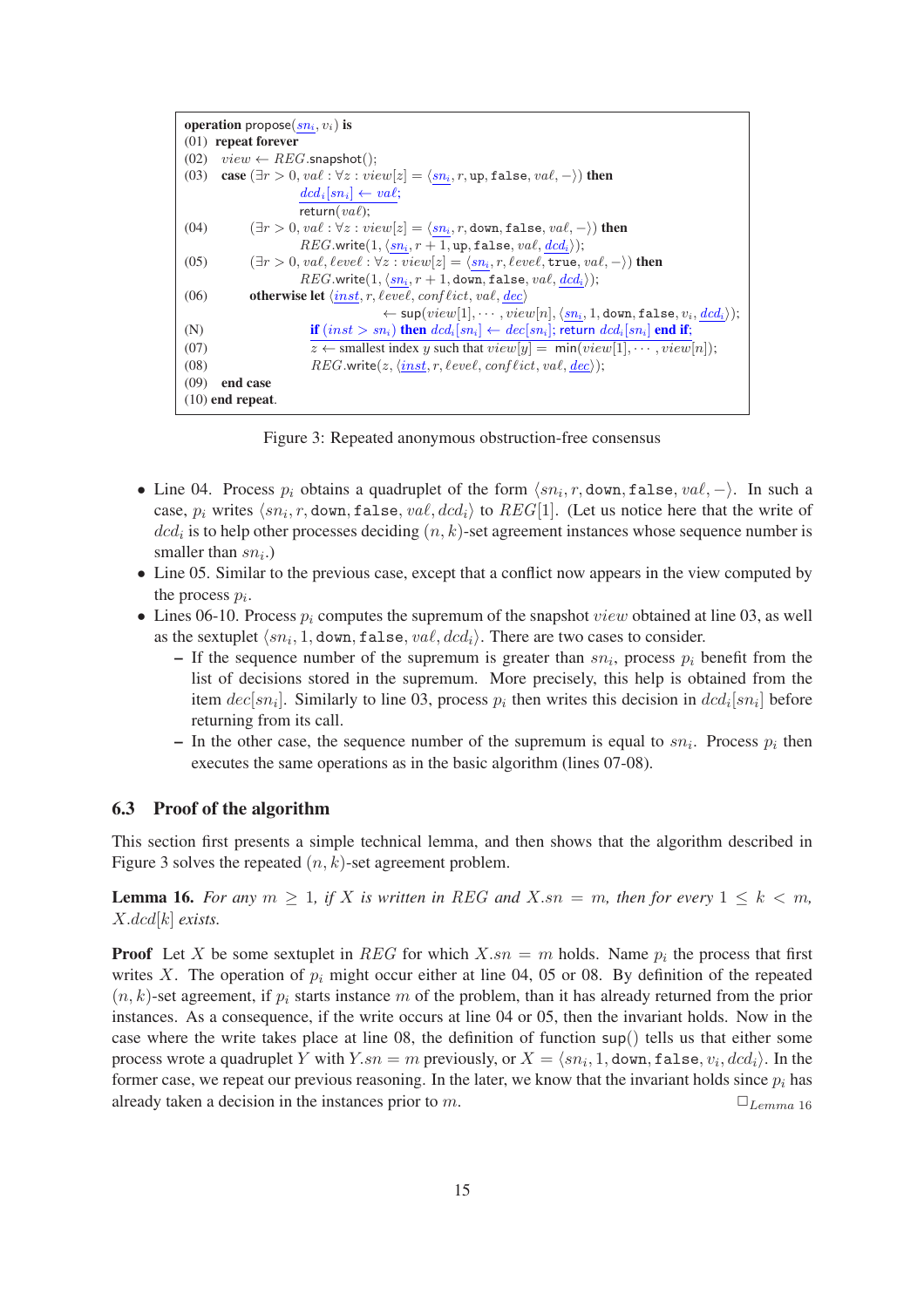**Theorem 3.** The algorithm in Figure 3 solves the obstruction-free repeated  $(n, k)$ -set agreement prob*lem.*

**Proof** Let us consider some execution  $\rho$  of the algorithm in Figure 3. Let m be an instance that was executed in  $\rho$ . We name  $U_m$  the set of decisions taken at instance m in  $\rho$ . We also define  $V_m \subseteq U_m$  the decisions taken at instance  $m$  in  $\rho$  before a higher instance begins, that is before some sextuplet X with  $X$ .sn > m is observed by a process in REG.

First of all, let us notice that, if no interleaving takes place between  $m$  and a higher instance, the algorithm of Figure 3 boils down to our base algorithm. As a consequence, decisions in  $V_m$  are valid and  $|V_m| \leq k$ .

Let us now choose some decision  $u \in U_m$  taken by a process  $p_i$  in  $\rho$ . Below, we show that  $u \in V_m$ holds.

- If the decision takes place at line 03, then it occurs before an instance higher than  $m$  begins. Thus, by definition  $u \in V_m$  holds.
- Let us now consider the case where process  $p_i$  decides at line N with  $inst > m$ , choosing  $dec[m]$ as its decision. Lemma 16 tell us that this value is well-defined. In Figure 3, we observe that a process  $p_j$  might update  $dcd_j[m]$  with value u only in the case where it decides u in instance m at line 03. Thus, u belongs to  $V_m$ .

The previous reasoning shows that every instance is safe, in the sense that it satisfies both the validity and agreement properties of the  $(n, k)$ -set agreement problem.

In Figure 3, we observe that either a process decides before a higher instance begins, or it decides immediately afterward. As a consequence, the properties of OF-termination and SV-termination follow from the validity property and the fact that our base solution satisfies these two properties.  $\Box_{Theorem 16}$ 

Theorem 3 implies that solving repeated  $(n, k)$ -set agreement in an anonymous system does not require more atomic read/write registers than the base non-repeated version. The additional cost lies only in the size of the atomic registers which contain two supplementary unbounded fields. As pointed out at the beginning of this section, the lower bound established in [15] induces that the algorithm in Figure 3 is space-optimal.

## **7** From Obstruction-Freedom to x-Obstruction-Freedom

This section extends the base algorithm described in Figure 2 to obtain a solution to the anonymous  $(n, k)$ -set agreement problem with a stronger progress condition, namely x-obstruction-freedom. It first defines x-obstruction-freedom, then details the modifications to the base algorithm, and finally proves its correctness.

### 7.1 Problem statement

The notion of x-obstruction-freedom [38] guarantees that for every set of processes P, with  $|P| \leq x$ , every correct process in P returns from its operation invocation if no process outside of P takes a step for a "long enough" period of time. This progress property naturally generalizes obstruction-freedom, which corresponds to the case where  $x = 1$ . Moreover, x-obstruction-freedom and wait-freedom coincide in every *n*-process system where  $x \geq n$ . When  $x < n$ , *x*-obstruction-freedom depends on the concurrency pattern, while wait-freedom does not.

The variant of the  $(n, k)$ -set agreement problem in which we are interested is defined as follows. Its Validity, Agreement and SV-Termination properties remain the ones we stated in Section 2.2. Differently, OF-Termination is modified as follows:

•  $x$ -OF-termination. If there is a time after which at most  $x$  correct processes take steps, each of these processes eventually decides a value.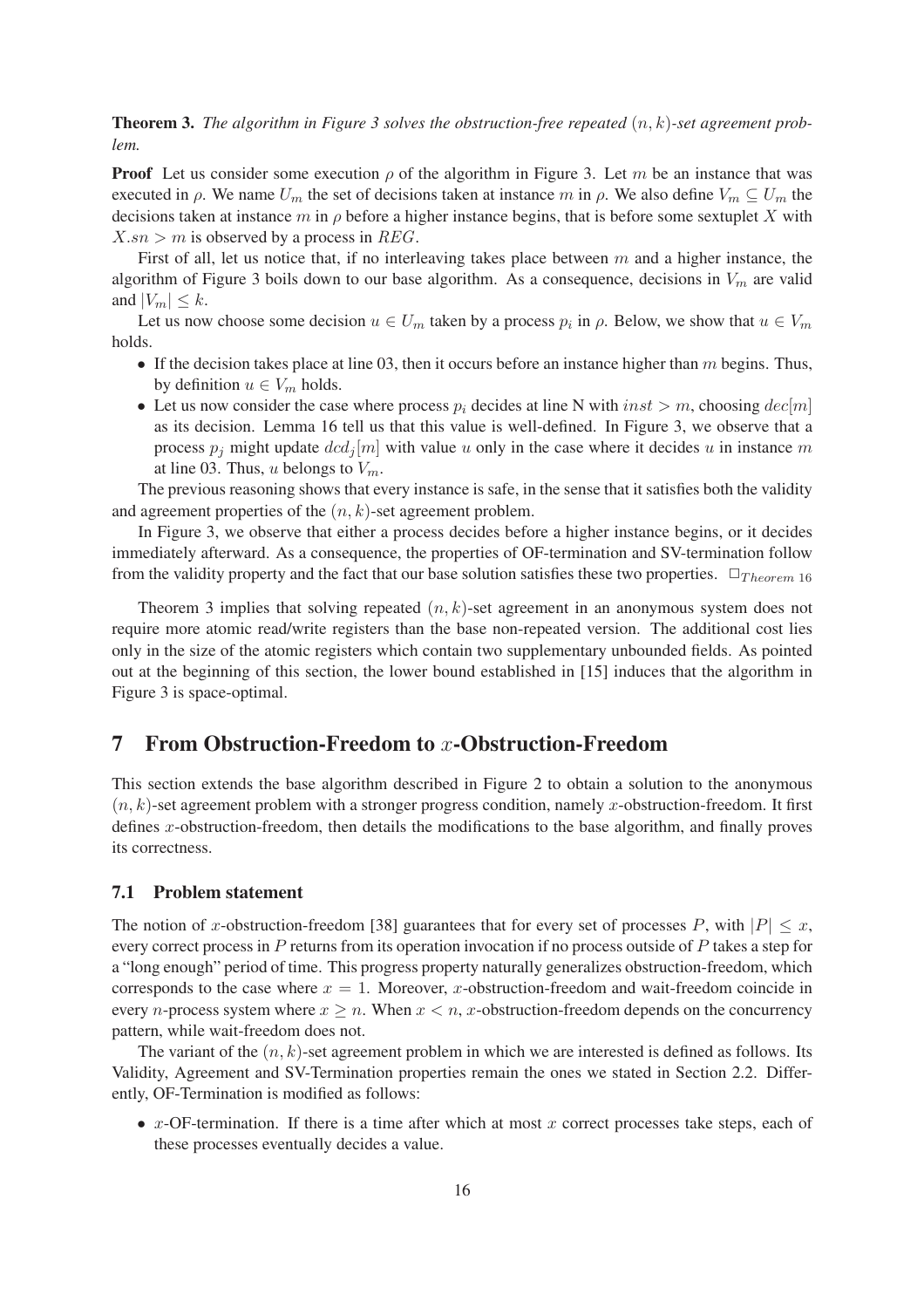Let observe that every x-obstruction-free solution to  $(n, k)$ -set agreement is also a wait-free solution to  $(k + 1, k)$ -set agreement when  $x > k$ . It then follows from [7, 24, 35] that there is no x-obstructionfree algorithm for  $x > k$ . As a consequence, the rest of this section assumes  $x \leq k$ .

### 7.2 Algorithm

**The shared memory** Under x-obstruction-freedom, up to x processes may concurrently progress without preventing termination. As a consequence, in comparison to obstruction-freedom, solving k-set agreement in this setting requires to deal with more contention scenarios. To cope with these additional interleavings of processes, we increase the number of entries in REG. More precisely, REG now contains  $m = (n - k + x)$  entries.

**Ordering the quadruplets** In the base algorithm, the four fields of some quadruplet  $X$  are the round number X.rd, the level  $X.\ell v\ell$ , the conflict flag  $X.cf\ell$ , and the value X.val. Coping with x-concurrency requires to replace the last field, which was initially a singleton, with a set of values. Hereafter, this new field is denoted X.valset.

In line with the definitions of Section 4.1, let ">" denote the lexicographical order over the set of quadruplets, where the relation ⊐ is generalized as follows to take into account the fact that the last field of a quadruplet is now a non-empty set of values:

$$
X \sqsupset Y \stackrel{def}{=} (X > Y) \land [(X.rd > Y.rd) \lor (X.cf\ell) \lor (X.valset \supseteq Y.valset)].
$$

In comparison to the definition appearing in Section 4, the sole new case where the ordering  $X \rightharpoonup Y$ holds is  $(X > Y) \wedge (X, valset \supseteq Y, valset)$ . This case captures the fact that, as long as at most x input values are competing at some round, there is no conflict. If such a situation arises, we simply construct a quadruplet that aggregates the different input values.

|      | function $\sup(T)$ is                                                                            | $\% T$ is a set of quadruplets whose last field is now a set of values $\%$ |                               |
|------|--------------------------------------------------------------------------------------------------|-----------------------------------------------------------------------------|-------------------------------|
| (S1) | <b>let</b> $\langle r, \ell eve\ell, \text{conf} \ell ict, \text{valset} \rangle$ be max $(T)$ ; |                                                                             | $%$ lexicographical order $%$ |
| (S2) | let $tuples(T)$ be $\{X \mid X \in T \land X.rnd = r\};$                                         |                                                                             |                               |
| (S3) | <b>let</b> values(T) <b>be</b> $\{v \mid X \in T \land v \in X.value\};$                         |                                                                             |                               |
| (S4) | <b>let</b> conflict(T) be conflict $\vee$  tuples(T)  $> x \vee$  values(T)  $> x$ ;             |                                                                             |                               |
| (S5) | <b>let</b> values the the (at most) x greatest values in values $(T)$ ;                          |                                                                             |                               |
| (S6) | return $(\langle r, \ell evel, \text{conf} \ellict(T), \text{valset} \rangle).$                  |                                                                             |                               |

Figure 4: Function sup() suited to x-obstruction-freedom

**Modifications to the sup() function** Figure 4 describes the new definition of function sup(). Compared with the original algorithm in Figure 1, it introduces a few modifications (underlined and in blue). Those are detailed below.

- Line S1. As pointed out previously, the last field of a quadruplet is now a set of values. The lexicographical ordering over such sets is as follows: sets are ordered first according to their size, and second using some arbitrary order over their elements. By abuse of notation, this order is also written  $\langle$ . For instance, we have  $\{10, 8, 2\} < \{10, 4, 3\}$  and  $\{10, 4, 3\} < \{15, 12\}$ . It is assumed that for any set of values  $S, S \lt \perp$  holds.
- Line S2. This line does not change.
- Lines S3 and S4. This variant extends the definition of a conflict. Namely, it considers as a conflict the case where more than  $x$  distinct tuples are competing at round  $r$ , and also the additional case where more than  $x$  distinct values are competing at round  $r$ .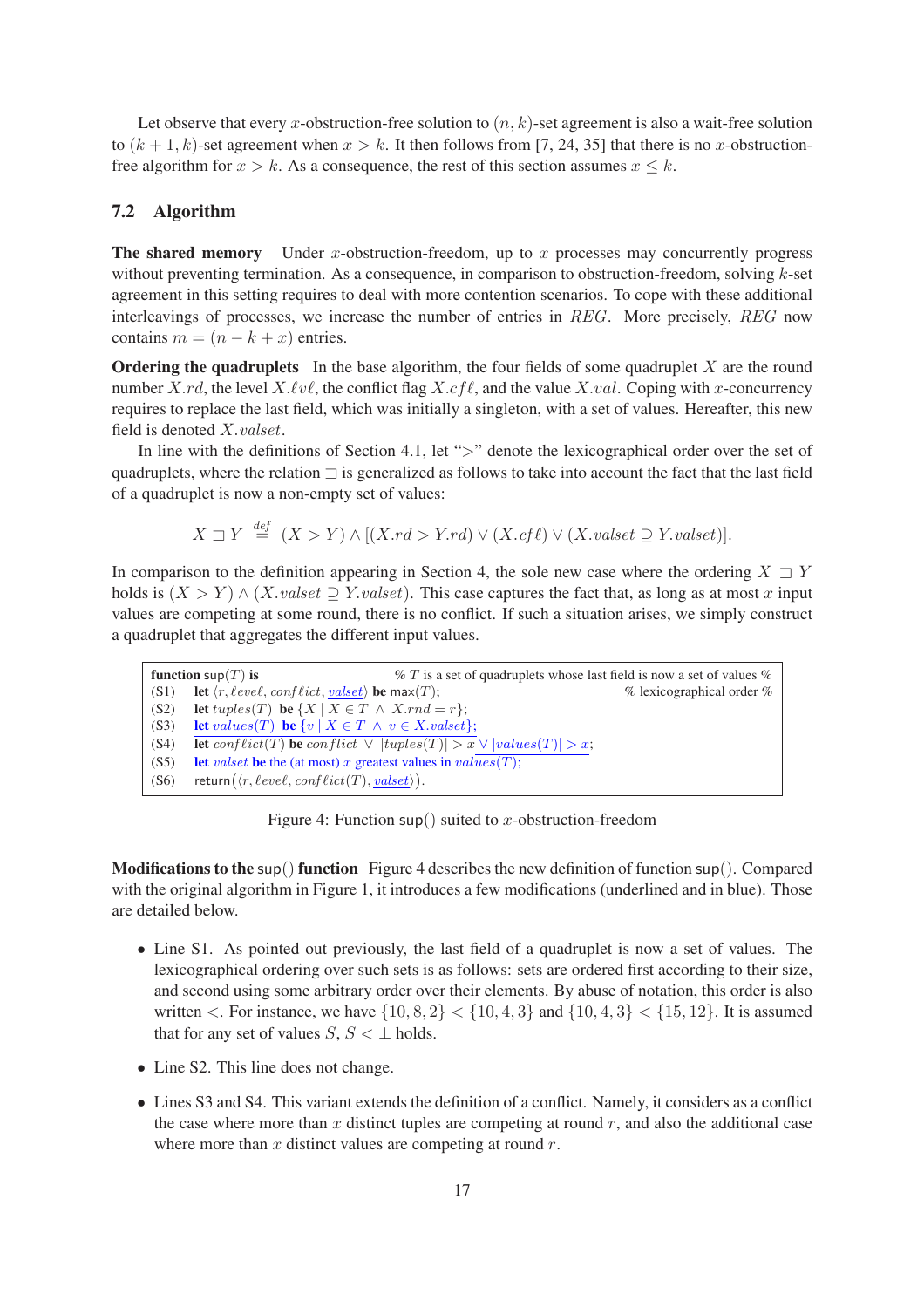• Lines S5 and S6. Compared with Figure 1, function sup() returns a quadruplet that may contain additional input values. This comes from the fact that the function aggregates the  $x$  greatest values competing at round r.

| <b>operation</b> propose $(v_i)$ is                                                                                                        |  |  |  |  |
|--------------------------------------------------------------------------------------------------------------------------------------------|--|--|--|--|
| $(01)$ repeat forever                                                                                                                      |  |  |  |  |
| (02)<br>$view \leftarrow REG.\textsf{snapshot}$ ;                                                                                          |  |  |  |  |
| case $(\exists r > 0, \text{valset}: \forall z : \text{view}[z] = \langle r, \text{up}, \text{false}, \text{valset} \rangle)$ then<br>(03) |  |  |  |  |
| <b>let</b> value only value in valuest;                                                                                                    |  |  |  |  |
| return( $va\ell$ );                                                                                                                        |  |  |  |  |
| $(\exists r > 0, valset : \forall z : view[z] = \langle r, down, false, valset \rangle)$ then<br>(04)                                      |  |  |  |  |
| $REG.write(1, \langle r+1, \text{up}, \text{false}, \text{valset} \rangle);$                                                               |  |  |  |  |
| $(\exists r > 0, valset, level : \forall z : view[z] = \langle r, level, true, valset \rangle)$ then<br>(05)                               |  |  |  |  |
| $REG.write(1, \langle r+1, \text{down}, \text{false}, \text{valset} \rangle);$                                                             |  |  |  |  |
| <b>otherwise let</b> $\langle r, \ell eve \ell, \ell f \ell, \textit{valset} \rangle$<br>(06)                                              |  |  |  |  |
| $\leftarrow$ sup( $view[1], \cdots, view[n], \langle 1, down, false, \{v_i\} \rangle);$                                                    |  |  |  |  |
| $z \leftarrow$ smallest index y such that $view[y] \neq \langle r, \ell eve\ell, \mathit{cf}\ell, \mathit{valset} \rangle;$<br>(07)        |  |  |  |  |
| $REG.write(z, \langle r, \ell evel, \mathit{cfl}, \mathit{valset} \rangle);$<br>(08)                                                       |  |  |  |  |
| (09)<br>end case                                                                                                                           |  |  |  |  |
| $(10)$ end repeat.                                                                                                                         |  |  |  |  |

Figure 5: Anonymous x-obstruction-free  $(n, k)$ -set agreement

Solving  $(n, k)$ -set agreement under x-obstruction-freedom Figure 5 presents the modified algorithm solving the  $(n, k)$ -set agreement problem, in which the progress condition is x-obstruction-freedom. Let us notice that it is also locally memoryless.

In Figure 5, the differences between the two algorithms are underlined and in blue. These differences come from the fact that, as detailed previously, each quadruplet now contains a set of input values in its last field. The main difference is at line 03.

• Line 03. When deciding, a process must pick one of the values provided in the snapshot taken from REG.

### 7.3 Correctness proof

This section proves that the algorithm described in Figure 5 is a correct solution to the  $(n, k)$ -set agreement problem, when considering x-obstruction-freedom as the progress condition. The proof scheme is similar to the one used in Section 4.

Theorem 4. *The algorithm in Figure 5 solves the* x*-obstruction-free* (n, k)*-set agreement problem.*

Proof Validity and SV-Termination follow from a reasoning identical to the one conducted for the base algorithm.

As far as the Agreement property is concerned, let us first observe that the relation ⊐ remains a partial order. Then, considering some non-empty set of quadruplets T and some  $X \in T$ , the rewriting of function sup() maintains that  $\sup(T) \supseteq X$ . Indeed, we have  $\sup(T) \ge \max(T)$  and either (*i*) X.rd <  $\sup(T) \cdot rd$ , or (*ii*) there is a conflict leading to  $\sup(T) \cdot cf \ell = \text{true}$ , or (*iii*) since  $|values(T)| \leq x$ , we have  $X.valueset \subseteq \mathsf{sup}(T).{valset}.$ 

Then, let us consider a run where at most  $(n - k + x)$  processes take steps. From what precedes, we may conclude that (excluding Lemmas 7 and 9) Lemmas 3 to 8 hold for the algorithm in Figure 5. The reformulations of Lemmas 7 and 9 as well as their respective correctness proofs are stated below.

**Lemma 17.** *If*  $REG^{\tau}$  *is*  $\mathcal{H}(X)$ *,*  $REG^{\tau'}$  *is*  $\mathcal{H}(Y)$ *,*  $\tau' \geq \tau$ *,*  $(Y.rd = X.rd)$  *and*  $(\neg Y.c f \ell)$  *then*  $(Y.valset \supseteq Y.cf \ell)$ X.valset)*.*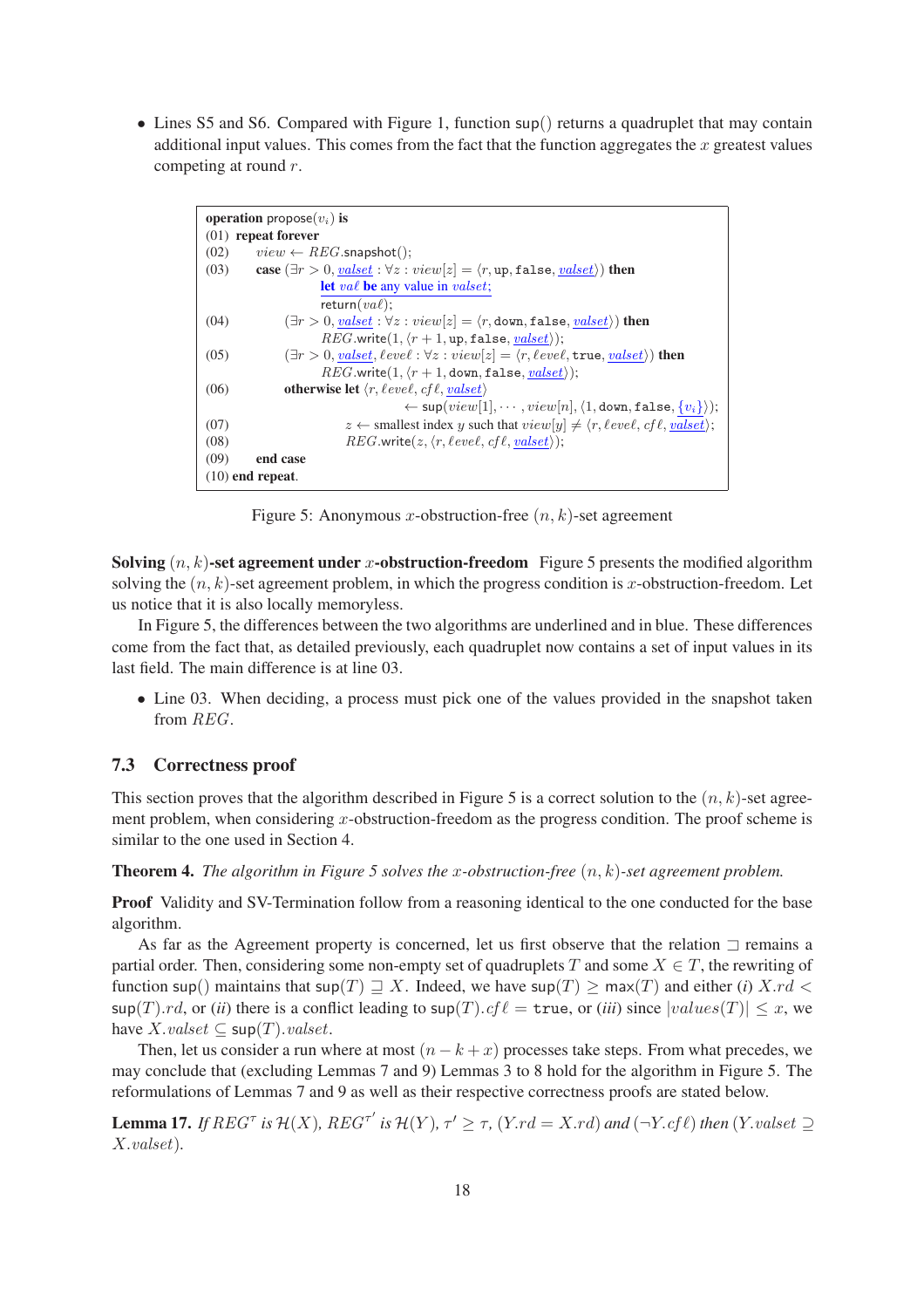**Proof** According to Lemma 6, we have  $Y \supseteq X$ . If  $Y = X$ , then the claim follows immediately. On the other hand, if  $Y \rightharpoonup X$  holds, since we know that  $(Y.rd = X.rd)$  and  $(\neg Y.cf \ell)$ , the definition of  $\rightharpoonup$ implies that  $Y.value \supseteq X.value$ .  $\Box$ 

**Lemma 18.**  $[(REG^{\tau} \text{ is } \mathcal{H}(X)) \wedge (X.\ell v \ell = \text{up}) \wedge (\neg X.\mathit{cf} \ell) \wedge (REG^{\tau'} \text{ is } \mathcal{H}(Y)) \wedge (Y.\mathit{rd} \geq X.\mathit{rd})]$  $\Rightarrow$  (*Y.valset*  $\supseteq$  *X.valset*  $\vee$  *X.valset*  $\supseteq$  *Y.valset*)*.* 

**Proof** The proof is by induction on Y.rd. Let us first assume  $Y$ .rd = X.rd. There are two cases.

- (Case  $\tau \ge \tau'$ ) As X.cfl equals false, Lemma 17 implies that X.valset  $\supseteq$  Y.valset.
- (Case  $\tau' > \tau$ ). From Lemma 6, we know that  $Y \supseteq X$ . As  $Y$ .  $rd = X$ .  $rd$ , it follows that  $Y.\ell v\ell \geq X.\ell v\ell = \text{up}$ . Applying Lemma 8, we obtain the existence of two quadruplets  $Z_X =$  $\langle X.rd-1, \text{down}, \text{false}, X.valset \rangle$  and  $Z_Y = \langle X.rd-1, \text{down}, \text{false}, Y.valset \rangle$  such that  $REG$ is  $\mathcal{H}(Z_X)$  and  $\mathcal{H}(Z_Y)$  at some points in time. From Lemma 17, we deduce that X.valset  $\supseteq$ Y.*valset*, or the converse, holds.

For the cases where  $Y$ .rd  $> X$ .rd, let us consider that our induction assumption holds up to some round r. Then, let  $p_i$  be the first process that writes at round r+1 some quadruplet  $\langle r+1, -, -, Y.value \rangle$ into REG. This happens at either line 04, or line 05 in Figure 5. In both cases, our induction assumption implies that  $X.value \supset Y.value$  or the converse holds.  $\Box$   $L_{lemma}$  18

#### Lemma 19. *At most* x *values are decided.*

**Proof** Let  $V$  be the set of decided values. Since each decision takes place at line 03, there exists a set  $(X_v)_{v\in V}$  of tuples such that some process observes an homogeneous snapshot  $\mathcal{H}(X_v)$  with  $X_v.cf\ell =$ false,  $X_v.\ell v\ell = \text{up}$  and  $v \in X_v.\text{valset}.$ 

For any tuple  $X_v$ , since  $X_v$ .cf  $\ell = \mathtt{false}, |X_v$ .valset  $|\leq x$  holds. From Lemma 18, we deduce that for any two values  $v, w \in V$ , either  $X_v.value \subseteq X_w.value$ , or the converse, holds. The conjunction of the above two observations implies that  $|V| \leq x$ .  $\Box$   $L_{lemma 19}$ 

Applying the reasoning of Section 5, Lemma 19 implies that the algorithm described in Figure 5 satisfies the Agreement property of  $(n, k)$ -set agreement:  $n - (n - k + x)$  processes may decide up to  $(k - x)$  values, and the  $(n - k + x)$  remaining processes decide at most x values.

The lemmas that follow establish the  $x$ -OF-termination property. To this end, and in line with the definition of x-OF-termination, we consider some set of processes  $P_x$ , with  $|P_x| \le x$ , and a run  $\lambda$  of the algorithm in Figure 5 satisfying  $\lambda = \lambda_1 \lambda_2$ , and only the processes of  $P_x$  take steps during  $\lambda_2$ . If  $x = 1$ , then the algorithm in Figure 5 boils down to our base solution. As a consequence, we assume hereafter  $x \geq 2$ .

Lemma 20. *All the correct processes decide in* λ*, or for every round* r*, every entry of* REG *contains eventually some tuple X with*  $X$ *.rd*  $> r$ *.* 

**Proof** We proceed by contradiction. Let  $P = \{p_1, \ldots, p_m\}$  be the largest set of processes that never decide. Consider a point in time  $\tau_0$  where only the processes in P take steps. At time  $\tau + 1 > \tau_0$  and for every process  $p_i \in P$ ,

• if  $p_i$  modifies  $view_i$ , then this corresponds to the value of  $REG^{\tau}$  (line 02); and

• if  $p_i$  writes some tuple X in REG, then  $X \ge \sup(view_i^{\tau})$  (lines 04, 05 and 08).

Let  $S^{\tau}$  be the set  $\{\sup(view_1^{\tau}), \ldots, \sup(view_m^{\tau}), \sup(REG^{\tau})\}$ , and define  $m^{\tau}$  the tuple  $min(S^{\tau})$ . The above observation implies that  $(m^{\tau})_{\tau \geq \tau_0}$  is growing.

By assumption, there exists some round r and an entry  $REG[i]$  such that  $REG[i]$  never contains a tuple X with  $X$ .rd > r. At the light of the code in Figure 5, every entry  $REG[j]$  should satisfy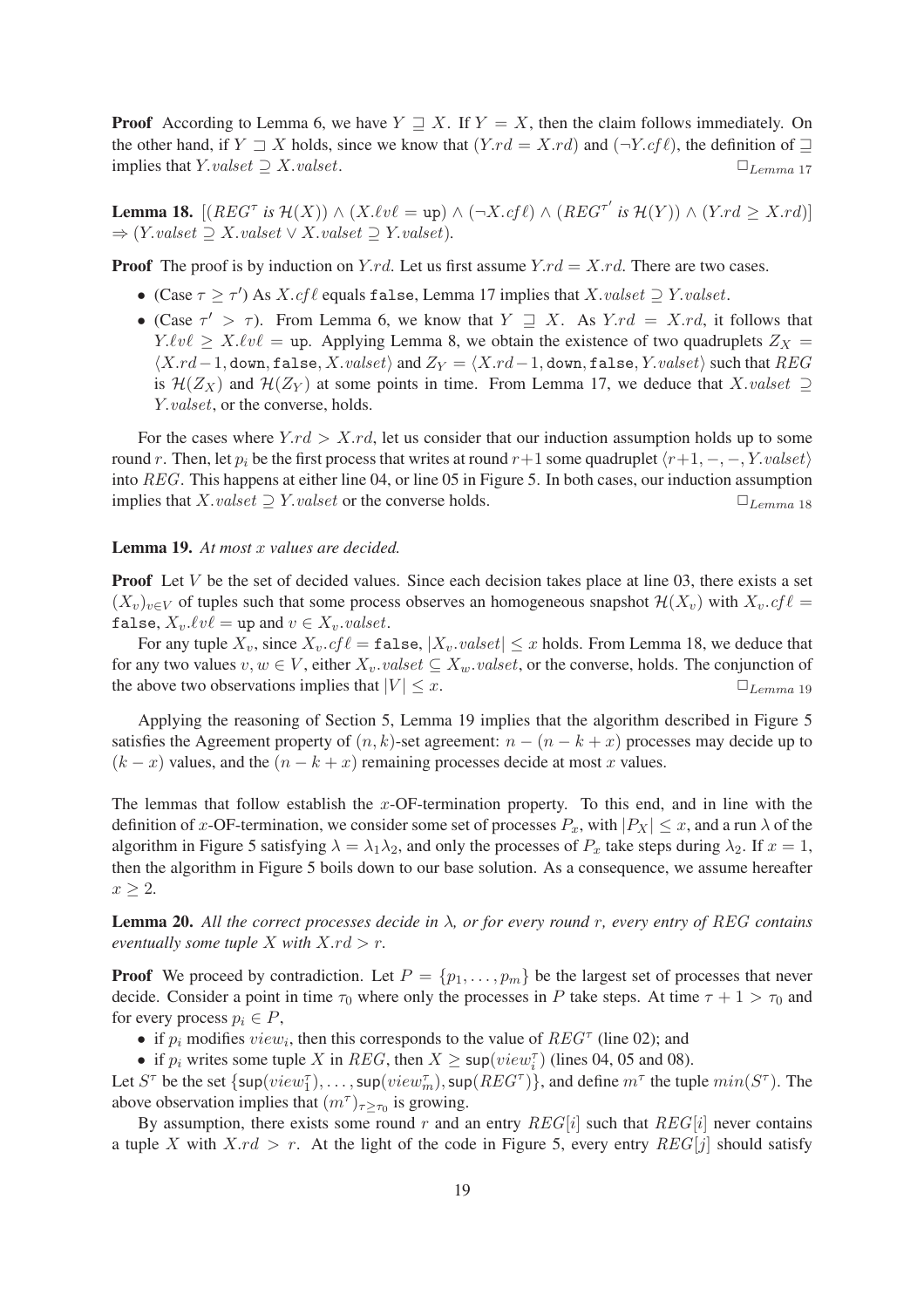$REG[j].rd \leq r$  at all time. From what precedes, the sequence  $(m^{\tau})_{\tau \geq \tau_0}$  is upper bounded and converges toward some value m.

Note  $\tau_1$  the time at which the convergence takes places, that is  $m^{\tau} = m$  is true for every  $\tau \geq \tau_1$ . After time  $\tau_1$ , every new write  $W(-, X)$  to  $REG$  is such that  $X \geq m$ . As a consequence, m can be written to an entry of REG at most |P| times after time  $\tau_1$  (see lines 07 and 08 in Figure 5). It follows that eventually it is true forever that  $\sup(REG^{\tau}) > m$  holds, or that all the entries of  $REG$  contains m. Both cases leads to a contradiction: The former case is not possible, since m is the limit of  $(m^{\tau})_{\tau \geq \tau_0}$ . In the later, a process eventually observes an homogeneous snapshot for  $m$ . Since this process cannot decide, it executes line 04 or 05, writing some tuple X in REG with  $X.rd = m.rd + 1$ .  $\Box$   $L_{lemma 20}$ 

#### **Lemma 21.** All the processes of  $P_x$  decides in  $\lambda$ .

**Proof** Execution  $\lambda$  is such that  $\lambda = \lambda_1 \lambda_2$  and only the processes of  $P_x$  take steps in  $\lambda_2$ . Lemma 20 tells us that either all the processes in  $P_x$  decide, or  $\lambda_2$  contains an unbounded amount of rounds, starting from some round  $r_0$ . Let us consider the later case, assuming without lack of generality, that none of the processes in  $P_x$  decide in  $\lambda_2$ .

For some round r, we note  $\mathcal{X}_r$  the set  $\{X : \exists p_i, \tau : view_i^{\tau} \text{ is } \mathcal{H}(X) \wedge X \cdot rd = r\}$ . We also define  $V_r$  as  $min({V : \exists X \in \mathcal{X}_r \land X.value = V}).$  In what follows, we state several claims regarding the sequence  $(V_r)_{r>r_0}$ .

• Claim C1.  $\forall X, r : (\exists \tau, j : \mathit{REG}^\tau[j] = X \land X.rd = r + 1) \Rightarrow X.values \subseteq V_r$ .

*Proof.* The above equation is true initially, as for any i,  $REG^0[i] = \langle 0, \text{down}, \text{false}, \perp \rangle$ . Then, consider that it holds up to time  $\tau$ , and assume that a process  $p_i$  writes a tuples X in REG with  $X.rd = r + 1$  at time  $\tau + 1$ . If  $p_i$  executes line 04 or 05, then there exists  $Y \in \mathcal{X}_r$  with  $X.values = Y.values \geq V_r$ . Otherwise  $p_i$  executes line 08 and in such a case  $X = \sup(view_i^{\tau})$ . Observe that for any  $Z \in view_i^{\tau}$  satisfying  $Z$ .rd = r + 1, line S5 in function sup() implies that X.valset  $\geq Z.$ valset, and from our induction assumption, Z.valset  $\geq V_r$ . Thus, X.valset  $\geq V_r$ holds.  $\Box$ 

• Claim C2.  $\forall X, r : (\exists \tau, j : \mathit{REG}^\tau[j] = X \land X.rd = r + 1 \land X.values_t = V_r) \Rightarrow X.cf\ell = false.$ 

*Proof.* The above equation is initially true. In what follows, we consider that it holds up to time  $\tau$ , and assume that at time  $\tau + 1$  a process  $p_i$  writes some tuple X in REG with X.rd =  $r+1 \wedge X.value = V_r.$ 

For the sake of contradiction, consider that  $X.cf\ell = \text{true}$ . In Figure 5, a write to REG might occur either at line 04, 05 or 08. Since  $X.cf\ell = \text{true}$  holds,  $p_i$  executes line 08 at time  $\tau + 1$  with  $X = \sup(view_i^{\tau})$ . Define  $M = max(T)$ , with  $T = \{Z \in view_i^{\tau} : Z.rd = r + 1\}$ . From the code at lines S5 and S6 in Figure 4,  $M.rd = X.rd = r + 1$  and  $X.valueset \geq M.valueset$  are both true. Claim C1 implies that  $M.value \geq V_r$ . As  $X.value \geq M.value$  and  $X.value = V_r$ , necessarily M.valset =  $V_r$ . Then, applying our induction assumption, we deduce that  $Mcf\ell = \mathtt{false}$ . Since  $X.cf\ell = \text{true}$ , either  $|tuple(T)| > x$  or  $|values(T)| > x$  holds. Below, we explore each of these two cases.

- $(|values(T)| > x)$  For every  $Z \in T$ , we have  $|Z.value| \leq x$ . Hence, there exist  $Y, Z \in T$ such that Y.valset  $\neq Z. valset$ . By C1, both Z.valset  $\geq V_r$  and Y.valset  $\geq V_r$  are true. It follows, that  $X.value \geq M.value \geq max(Y.value, Z.value) > V_r$ . Contradiction.
- $(|tuple(T)| > x)$  Consider some  $Z \in T$ . If Z.valset =  $V_r$ , our induction assumption implies that  $Z.cf\ell$  = false holds. Thus, there are at most two tuples in T of the form  $\langle r+1,-$ , false,  $V_r$ ). As  $x \ge 2$ , T contains at least three elements. It follow from C1 that there exists some  $Z \in T$  with  $Z.valueset > V_r$ . From which, we deduce that  $M.valueset > V_r$ . Contradiction.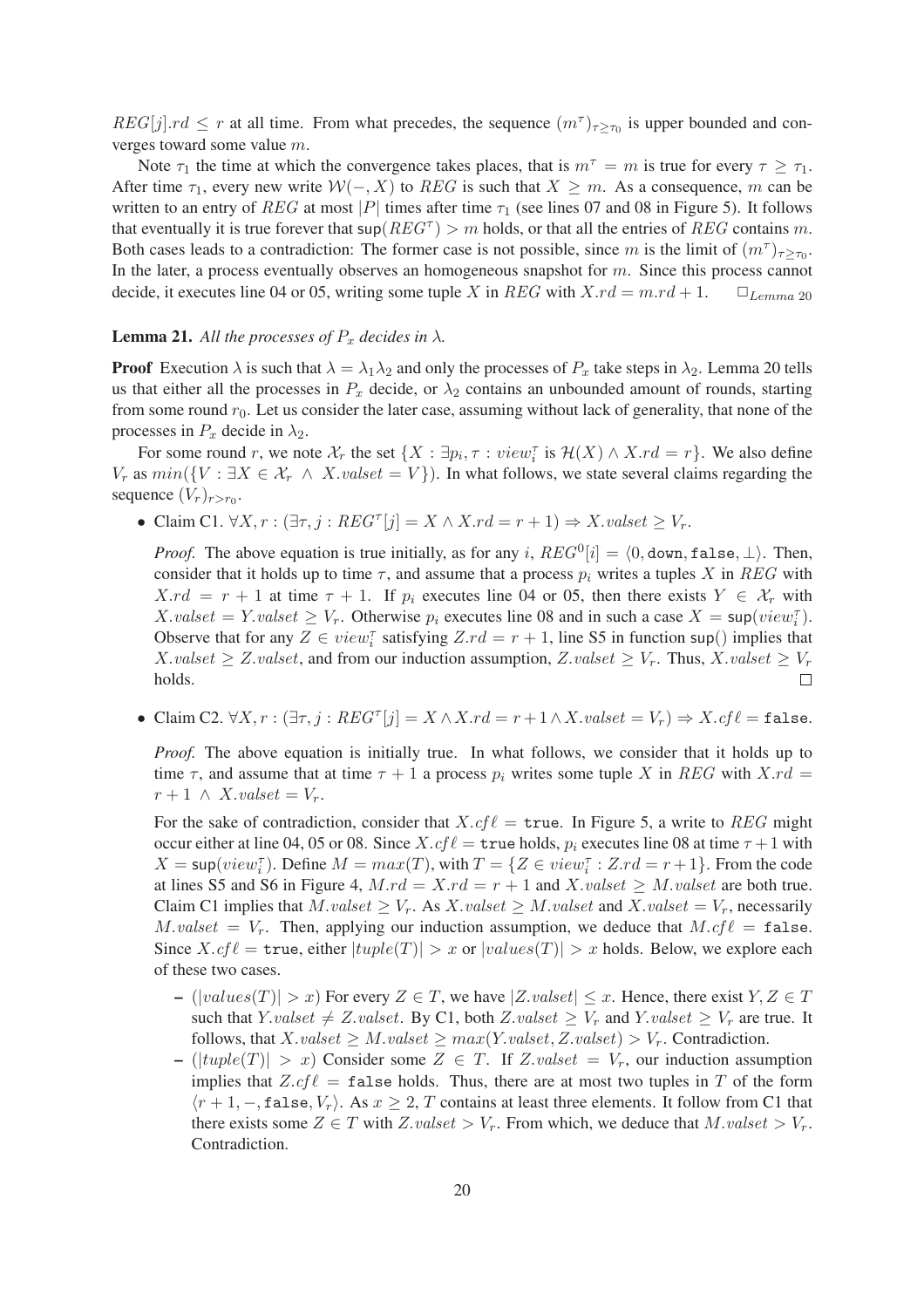• Claim C3.  $\forall r > r_0 : V_r < V_{r+2}$ .

*Proof.* Claim C1 implies that  $V_r \leq V_{r+1} \leq V_{r+2}$ . Consider that for some round r, the assertion  $V_r = V_{r+1} = V_{r+2}$  holds. Choose X and Y respectively in  $\mathcal{X}_{r+1}$  and  $\mathcal{X}_{r+2}$ , with X.valset = Y.valset =  $V_r$ . From claim C2,  $X.cf\ell$  = false holds. Applying C1, a short induction tells us that every tuple Z with  $(Z, valet = V_r \wedge Z.rd = r + 2)$  satisfies  $Z.\ell v \ell = \text{up}$ . This implies that  $Y.\ell v \ell = \text{up is true. Since C2 holds also for the tuple } Y, Y. cf \ell = \text{false holds. As a consequence,}$ some process decides at round  $r + 2$ . This contradicts that  $r + 2 > r_0$  is true.  $\Box$ 

If the number of rounds is not bounded, then the claim C3 implies that  $(V_r)_{r>r_0}$  diverges. However, any element in this sequence is a subset of the values proposed at round  $r_0$ , contradicting such an assumption.  $\Box$ <sub>Lemma 21</sub>

It follows from Lemmas 19 and 21 that the algorithm presented in Figure 5 solves the  $x$ -obstruction  $(n, k)$ -set agreement problem.  $\Box$ Theorem 4

## 8 On The Power of Repeated Anonymous Consensus

### 8.1 Universality of  $n$  MWMR registers

Let us first turn our attention to non-anonymous systems made up of  $n$  asynchronous processes communicating with SWMR read/write registers. Let us first notice that, if an object can be implemented with an arbitrary number of SWMR atomic read/write registers, it can be implemented with only  $n$  SWMR atomic read/write registers, one per process. This follows from the observation that, for every writer  $p_i$ , we can glue together all the SWMR atomic read/write registers that  $p_i$  accesses into an array stored in a single register. At the light of this result, we raise the question whether a similar result exists in the context of anonymous systems. This section answers positively this question, showing that what can be obstruction-free computed by  $n$  anonymous processes with an arbitrary number of MWMR atomic registers, can also be obstruction-free computed by n anonymous processes with no more than  $n$  MWMR atomic registers.

Theorem 5. *Let* O *be an object that can be obstruction-free implemented by* n *anonymous processes and any number of* MWMR *atomic read/write registers.* O *can be obstruction-free implemented by* n *anonymous processes and* n MWMR *atomic read/write registers.*

Proof The proof consists in building a simple universal construction whose core is the obstruction-free anonymous repeated consensus algorithm presented in Section 6. Let (a)  $p_1$ , ...,  $p_n$  be the application processes, (b) R1, R2, etc., be the MWMR atomic read/write registers they share (there registers implement object O), and (c)  $in_1, ..., in_n$  be the individual inputs of the n processes. Let  $q_1, ..., q_n$  be a set of n anonymous simulators.

Each simulator  $q_i$  is assigned exactly one process  $p_i$ . Moreover, the local memory of each simulator contains a copy of all the registers  $R_1$ ,  $R_2$ , etc. The memory shared by the simulators contains only the snapshot object on which is built the obstruction-free anonymous repeated consensus algorithm. Hence, it is made up of  $n$  atomic read/write registers.

Each application process executes a sequence of steps, that is a sequence of read and write operations on the registers R1, R2, etc.

The simulation is a sequence of repeated consensus, which proceeds as follows.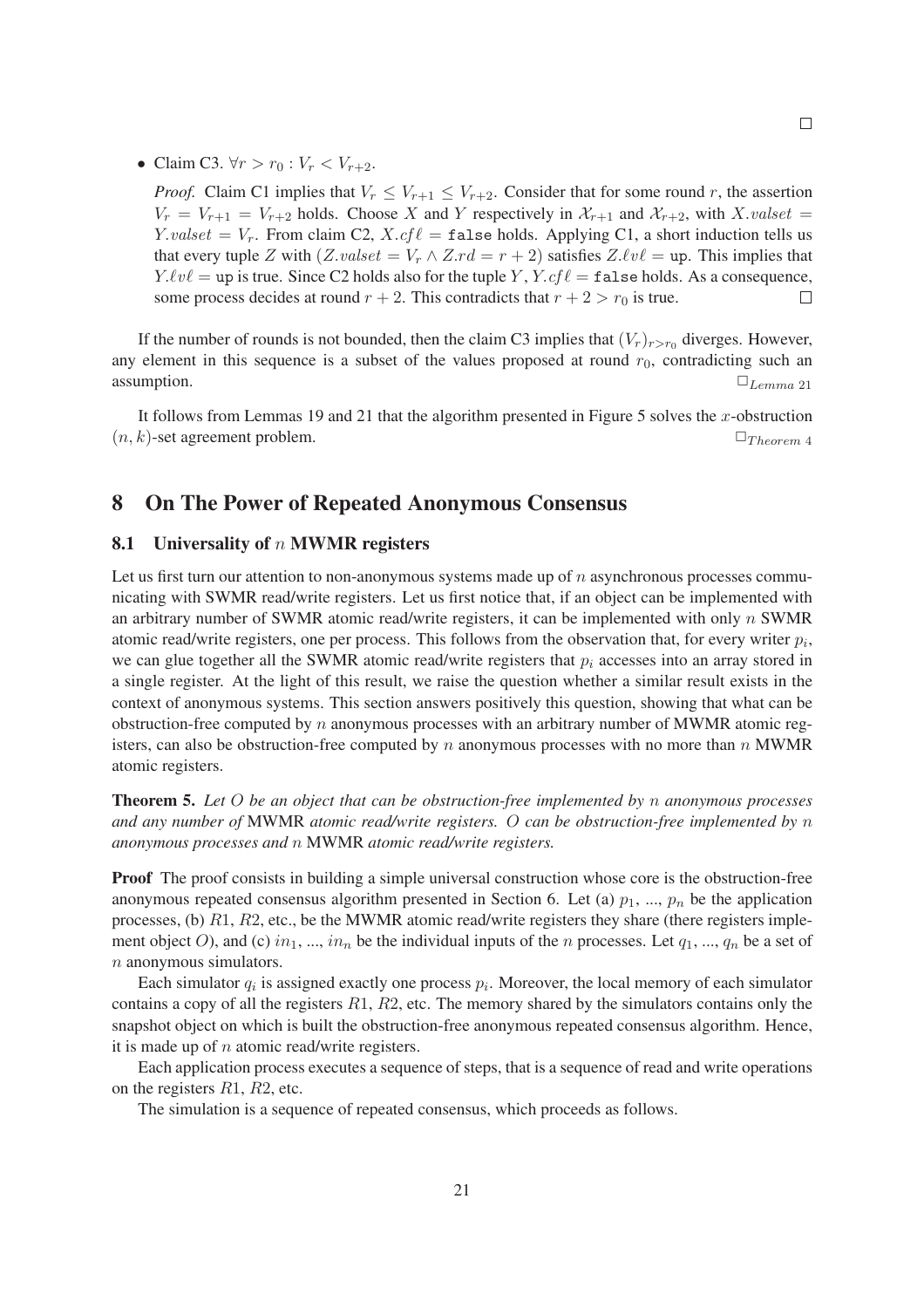- First consensus. Each simulator  $q_i$  proposes the value  $prop_i = "step of process with input in_i is:$ read register  $Rx$ " (or "step of process with input in<sub>i</sub> is: write v in register  $Ry$ "), where "read register  $Rx$ " or " write v in register  $Ry$ " is the first step of  $p_i$ . Let  $dec$  be the value decided by this first consensus instance. There are two cases.
	- If  $dec = prop_i$ ,  $q_i$  applies locally the operation "read register  $Rx$ " (or "write v in register  $Ry$ "), and prepares (for the next consensus instance) a new proposal  $prop<sub>i</sub>$  according to next step of  $p_i$  as defined by its code, namely,  $prop_i$  is "step of process with input  $in_i$  is: ...".
	- If  $dec \neq prop_i$ ,  $q_i$  keeps its proposal  $prop_i$  for the next consensus instance, but modifies its local copy of  $Ry$  if dec is "write v in register  $Ry$ ".
- Second consensus. Each simulator  $q_i$  proposes the value  $prop_i$  it computed after it terminated the first consensus instance, and proposes it to the second consensus instance.
- And so on.

Let us observe that, as several processes can have the same input and anonymous processes have the same code, it is possible that several simulators propose the same value prop to a consensus instance, where prop is "step of process with input  $in_i$  is read register  $Rx$ " (or "step of process with input  $in_i$  is write v register  $Ry$ ". If such a *prop* is decided by the corresponding consensus instance, and the decided value is "write v in register  $Ry$ ", only one write is applied to  $Ry$  by each simulator. This does not create a problem, as this write of v in  $R_y$  can be seen as a digest of the corresponding number of consecutive writes of  $v$  in  $R<sub>v</sub>$ , each one overwriting the previous one.

It follows from the sequence of repeated consensus that all simulators see the same sequence of steps issued by the processes, which is a linearization of the operations issued by the processes. Moreover, each process  $p_i$  inherits the progress of its simulator  $q_i$ . Hence, if a simulator  $q_i$  executes alone a long enough period of time to compute an output, so does the corresponding simulated process  $p_i$ , which concludes the proof of the theorem.  $\Box_{Theorem 5}$ 

#### 8.2 Anonymity, tasks, and colorless tasks

The previous theorem showed that, in an anonymous system, n registers are sufficient to obstruction-free implement any object  $O$  implemented with more registers. An interesting follow-up question is to know which distributed tasks (see below), usually considered in a non-anonymous system, can be solved in an anonymous setting. As we shall see below, this set contains at least all colorless tasks, i.e., the distributed tasks that do not involve some kind of symmetry breaking argument.

**Distributed tasks** A distributed task T is defined by a set  $\mathcal I$  of input n-vectors, a set  $\mathcal O$  of output *n*-vectors and a map  $\Delta$  from  $\mathcal I$  to  $2^{\mathcal O}$ . If the input value of a process p in  $I \in \mathcal I$  is  $\bot$ , we say that p does not participate to the input vector I. Similarly if  $O[p]$  equals  $\perp$ , process p does not decide in O. For every distributed task  $T = (\Delta, \mathcal{I}, \mathcal{O})$ , we require that *(i)* a process may not decide  $((\forall p : O'[p]) \in$  $\{O[p], \perp\} \wedge (I, O) \in \Delta$   $\Rightarrow (I, O') \in \Delta$ , and that *(ii)* a process that does not participate, does not decide  $((I[p] = \bot \land (I, O) \in \Delta) \Rightarrow O[p] = \bot).$ 

The notion of *interval linearizability* (which generalizes linearizability [26]) was introduced in [10], where it is shown that tasks and one-shot concurrent objects are in a precise sense equivalent (Theorem 3 in [10]). It follows that the proof of the previous theorem remains correct if we consider a distributed task instead of an object O. We have consequently the following theorem.

Theorem 6. *if a distributed task* T *can be obstruction-free solved by* n *anonymous processes and any number of MWMR atomic read/write registers,* T *can be obstruction-free solved by* n *anonymous processes with no more than* n *MWMR atomic read/write registers.*

**The case of colorless tasks** Let us note  $val(U)$  the set of non-null values in some vector U. Following [8], a task  $T = (\Delta, \mathcal{I}, \mathcal{O})$  is *colorless* when in a solution to T, a process is free to adopt the input and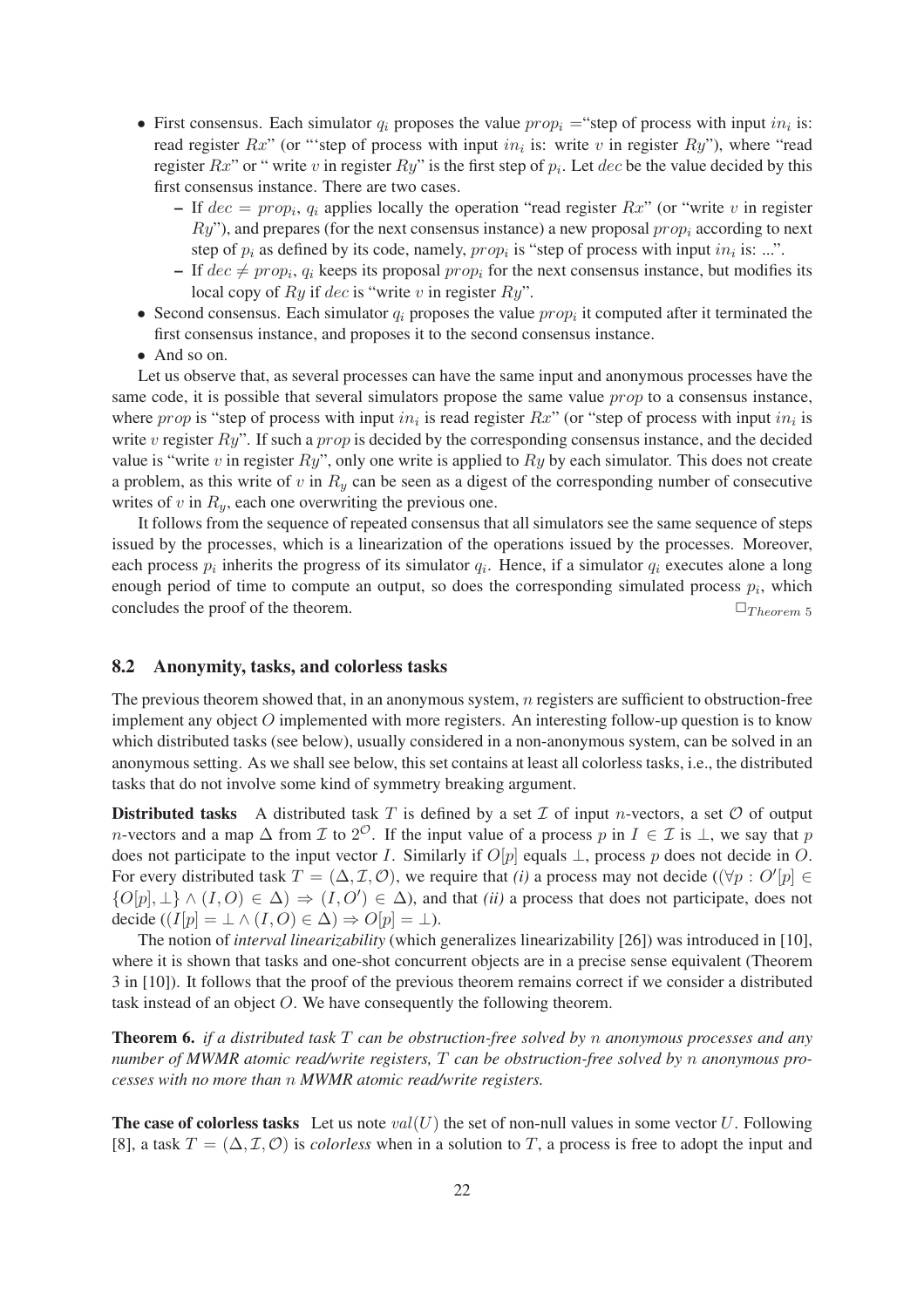output value of any other participating process. Formally,  $((val(I) \subseteq val(I') \land val(O') \subseteq val(O) \land (\forall p :$  $I'[p] = \perp \Rightarrow O'[p] = \perp \wedge (I, O) \in \Delta) \Rightarrow (I', O') \in \Delta$ ). This class of distributed tasks includes notably the  $k$ -set agreement problem. The next theorem shows that anonymity is enough when a task is colorless and obstruction-free -solvable.

**Theorem 7.** Let us consider a colorless task  $T = (\Delta, \mathcal{I}, \mathcal{O})$  that is obstruction-free solvable in a non*anonymous system using any number of* SWMR *registers. Then,* T *is also obstruction-free solvable in an anonymous system with* n MWMR *atomic registers.*

**Proof** Let us consider an obstruction-free algorithm A, which solves  $T$  in a non-anonymous system. As n registers are sufficient in such a setting, we assume (without lack of generality) that A uses n registers only. In what follows, we present a construction to simulate a run of  $\hat{A}$  in an anonymous system, and then proves its correctness.

Construction. First of all, each anonymous process p proposes  $(0, v)$  to consensus, where v is its input value. Upon deciding some tuple  $(i, w)$ , if  $w = v$ , then process p considers that it holds identifier i; otherwise p computes  $i' = i + 1$  and proposes  $(i', v)$  to the next consensus instance. This process repeats until  $p$  holds some identifier. Then, process  $p$  executes algorithm A with input  $v$  and identifier  $i$ . As in the proof of Theorem 5, all the processes holding identifier i agree on simulating the next step of process i with the help of anonymous consensus. During this simulation, we note that registers are SWMR and in particular that process  $i$  writes only to register  $R[i]$ . Process p decides the value the simulation of process i outputs.

Let us now show that this construction is correct. To this end, consider some input vector  $I \in \mathcal{I}$  and a run  $\rho$  following the above algorithm.

- If no decision occurs in  $\rho$ , the output vector O that contains  $\bot$  everywhere satisfies  $(I, O) \in \Delta$ .
- Assume now that a process p proposes a value u and decides some value v. Before process  $p$ decides, it must have chosen some identifier  $i$ . At the light of the above construction, all the processes that have identifier i propose and decide the same value. Hence, in run  $\rho$ , the simulated process i proposes u and decides v. Generalizing this reasoning, let us note  $I'$  and  $O'$  respectively, the simulated input and output  $n$ -vectors during the simulation.

Since  $T$  is colorless, obstruction-free solvable, and in an asynchronous system we cannot distinguish a non-participating process from an initially crash one, vector  $I'$  belongs to the domain of  $\Delta$ . Then, we observe that in  $\rho$  the identifiers of any two simulated processes are different. This ensures that the simulated system is non-anonymous. Consequently, A solves T in  $\rho$  and  $O' \in \Delta(I')$ holds.

Let O be the *n*-vector output in  $\rho$ . By construction,  $val(O) \subseteq val(O')$  holds. As T is colorless, we deduce that O belongs to  $\Delta(I')$ . Then, since  $val(I') \subseteq val(I')$ , T is colorless and  $O \in \Delta(I')$ , we conclude that  $O \in \Delta(I)$ .

To complete the proof, let us observe that all the steps in the above construction are obstruction-free, and that (as pointed out) the *n*-vector input in the simulation belongs to the domain of  $\Delta$ . As a consequence, if  $T$  is obstruction-free solvable in a non-anonymous system, it remains obstruction-free solvable in an anonymous system.  $\Box$ Theorem 7

### 9 Conclusion

This paper first presented a one-shot obstruction-free  $(n, k)$ -set agreement algorithm for a system made up of  $n$  asynchronous anonymous processes that communicate with atomic read/write registers. This algorithm uses only  $(n - k + 1)$  registers. In terms of the number of registers, it is the best algorithm known so far, and, in the case of consensus, it is up to an additive factor of 1 close to the best known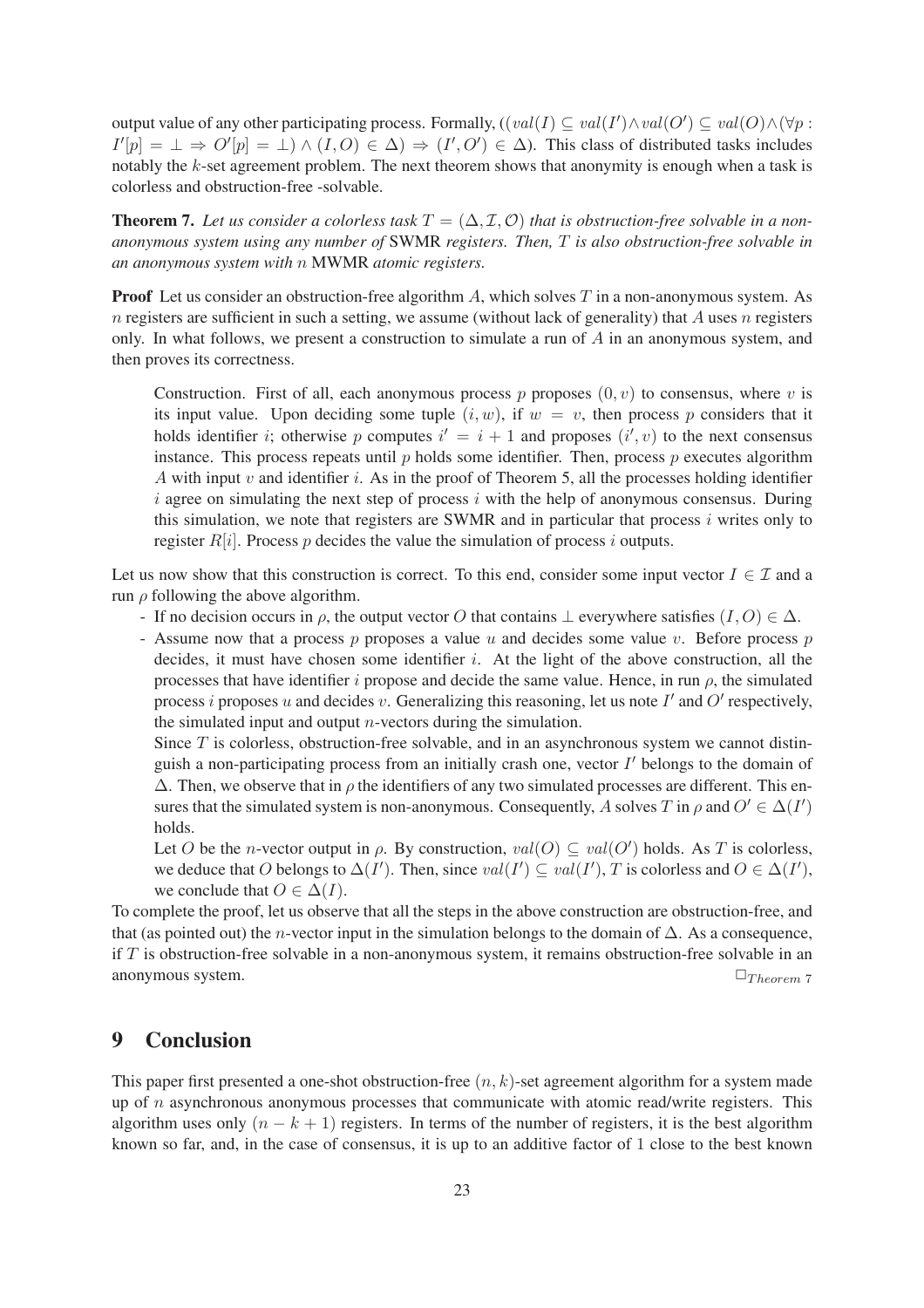lower bound [41]. This algorithm answers the challenge posed in [13], and establishes a novel upper bound of  $(n-k+1)$  on the number of registers to solve one-shot obstruction-free  $(n, k)$ -set agreement. This upper bound improves the ones stated in [15] for anonymous and non-anonymous systems.

Further, the paper introduced a simple extension of the basic algorithm, that solves repeated  $(n, k)$ set agreement. The lower bound of  $(n-k+1)$  atomic registers was established in [15] for this problem. Hence, the proposed algorithm proves that this bound is tight. A one-shot algorithm solving anonymous  $(n, k)$ -set agreement problem in the context of x-obstruction-freedom has also been described. This algorithm makes use of  $(n - k + x)$  atomic read/write registers.

All these algorithms rely on the same round-based data structure. The basic one-shot algorithm does not require persistent local variables, and in addition to a proposed value, an atomic register solely contains two bits and a round number. The algorithm solving repeated  $(n, k)$ -set agreement requires that each atomic register includes two additional fields.

The paper has also presented two reduction results. The first one showed that any distributed task that is obstruction-free solvable in an anonymous system with an arbitrary number of registers is also obstruction-free solvable with solely  $n$  registers. The second reduction showed that this amount of registers is also enough for every colorless task which is obstruction-free solvable in a non-anonymous system.

Let the MWMR-*number* of a concurrent object O be the minimal number of MWMR atomic registers needed to implement  $O$  in an *n*-process asynchronous anonymous system in which any number of processes may crash. Using this terminology, it is shown in [15] that the MWMR-number of the repeated obstruction-free  $(n, k)$ -set agreement object is at least  $(n - k + 1)$ . Showing that this number is actually  $(n - k + 1)$ , this paper closes the corresponding lower bound problem. Furthermore, Theorem 5 shows that no object (defined by a sequential specification) has an MWMR-number greater than *n*. Finally, we conjecture that  $(n - k + 1)$  is the MWMR-number of the one-shot obstruction-free  $(n, k)$ -set agreement object, and more generally that  $(n - k + x)$  is the MWMR-number of one-shot x-obstruction-free  $(n, k)$ -set agreement objects, when  $1 \le x \le k < n$ .

### Acknowledgments

The authors want to thank Rati Gelashvili for fruitful comments on a preliminary version of the paper, which gave rise to Section 8. They want to thank also the referees for their constructive comments, which helped them improve and simplify the presentation.

This work was partially supported by the Franco-German DFG/ANR project DISCMAT devoted to connections between mathematics and distributed computing, and the French ANR project DESCARTES devoted to distributed software engineering.

## **References**

- [1] Afek Y., Attiya H., Dolev D., Gafni E., Merritt M., and Shavit N., Atomic snapshots of shared memory. *Journal of the ACM*, 40(4):873-890 (1993)
- [2] Aguilera M., A pleasant stroll through the land of infinitely many creatures. *ACM SIGACT news, DC column*, 35(2):36-59 (2004)
- [3] Attiya H., Gorbach A., and Moran S., Computing in totally anonymous asynchronous shared memory systems. *Information and Computation*, 173(2):162-183 (2002)
- [4] Attiya H., Guerraoui R., Hendler D., and Kuznetsov P., The complexity of obstruction-free implementations. *Journal of the ACM*, 56(4), Article 24, 33 pages (2009)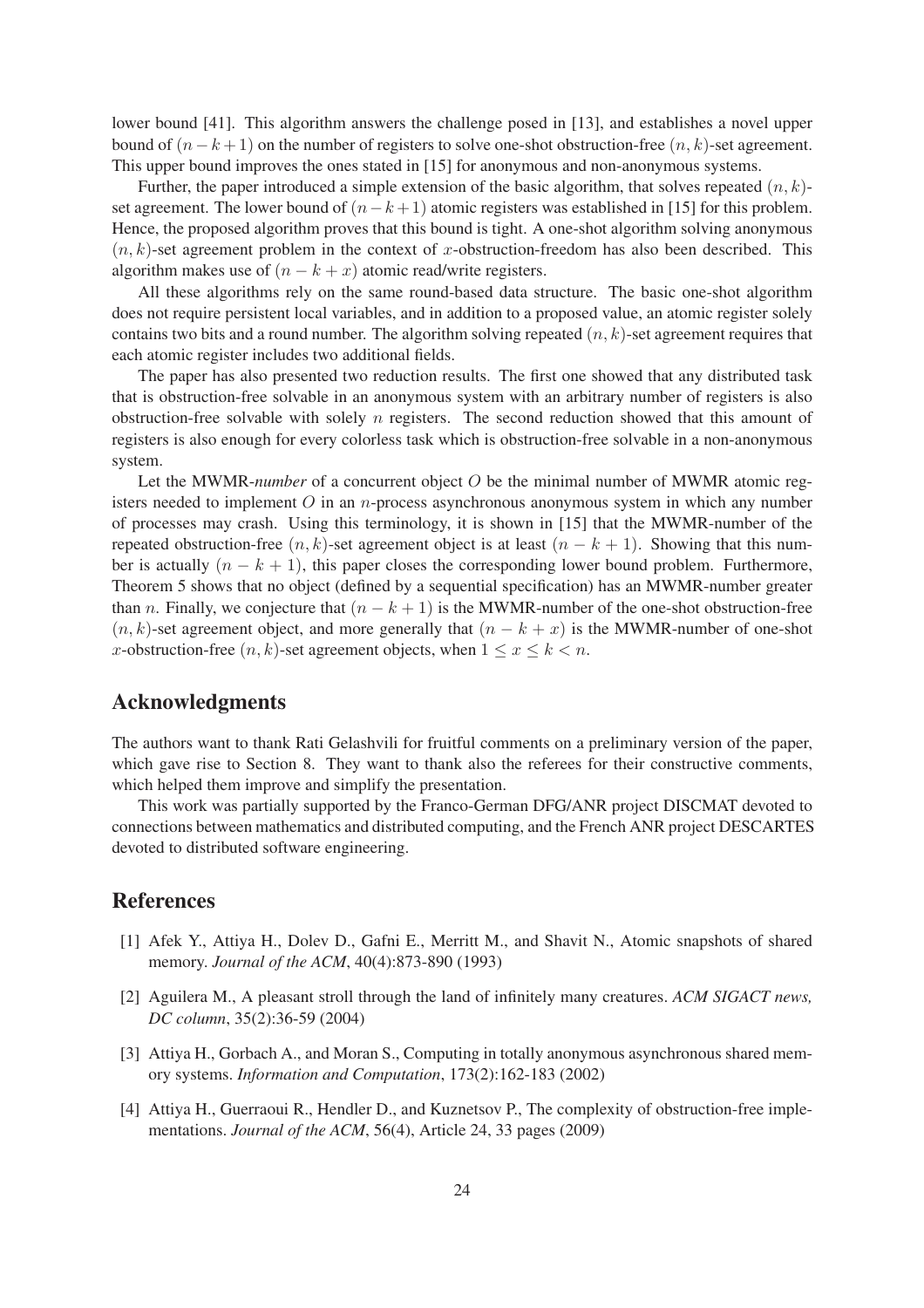- [5] Aspnes J. and Herlihy M., Fast randomized consensus using shared memory. *Journal of Algorithms*, 11:441-461 (1990)
- [6] Bonnet F. and Raynal M., Anonymous asynchronous systems: the case of failure detectors. *Distributed Computing*, 26(3):141-158 (2013)
- [7] Borowsky E. and Gafni E., Generalized FLP impossibility result for t-resilient asynchronous computations. *Proc. 25-th Annual ACM Symposium on Theory of Computing (STOC'93)*, ACM Press, pp. 91-100 (1993)
- [8] Borowsky, E. and Gafni, E. and Lynch, N. and Rajsbaum, S., The BG distributed simulation algorithm. *Distributed Computing*, 14(3):127-146 (2001)
- [9] Bouzid Z., Raynal M., and Sutra P., Anonymous obstruction-free  $(n, k)$ -set agreement with  $n$ k + 1 atomic read/write registers. *Proc. 19th Int'l Conference on Principles of Distributed Systems (OPODIS'15)*, Leibnitz Int'l Proceedings in Informatics (LIPIcs), vol. 46, Article 18:1-17 (2015)
- [10] Castañeda A., Rajsbaum S., and Raynal M., Specifying concurrent problems: beyond linearizability and up to tasks. *Proc. 29th Symposium on Distributed Computing (DISC'15)*, Springer LNCS 9363, pp. 420-435 (2015)
- [11] Chandra T., Hadzilacos V., and Toueg S., The weakest failure detector for solving consensus. *Journal of the ACM*, 43(4):685-722 (1996)
- [12] Chaudhuri S., More *choices* allow more *faults:* set consensus problems in totally asynchronous systems. *Information and Computation,* 105:132-158 (1993)
- [13] Delporte C., Fauconnier H., Gafni E., and Rajsbaum S., Black art: obstruction-free k-set agreement with |MWMR registers| < |processes|. *Proc. First Int'l Conference on Networked Systems (NETYS'13)*, Springer LNCS 7853, pp. 28-41 (2013)
- [14] Delporte-Gallet C. and Fauconnier H., Two consensus algorithms with atomic registers and failure detector Ω. *Proc. 10th Int'l Conference on Distributed Computing and Networking (ICDCN'09)*, Springer LNCS 5408, pp. 251-262 (2009)
- [15] Delporte C., Fauconnier H., Kuznetsov P. and Ruppert E., On the space complexity of set agreement. *Proc. 34th Int'l Symposium on Principles of Distributed Computing (PODC'15)*, ACM Press, pp. 271-280 (2015)
- [16] Ellen Fich F., Luchangco V., Moir M., and Shavit N., Obstruction-free algorithms can be practically wait-free. *Proc. 19th Int'l Symposium on Distributed Computing (DISC'05)*, Springer LNCS 3724, pp. 78-92 (2005)
- [17] Fischer M.J., Lynch N.A., and Paterson M.S., Impossibility of distributed consensus with one faulty process. *Journal of the ACM*, 32(2):374-382 (1985)
- [18] Flocchini P., Prencipe G., Santoro N., and Widmayer P., Hard tasks for weak robots: the role of common knowledge in pattern formation by autonomous mobile robots. *Proc. 10th Int'l Symposium on Algorithms and Computation (ISAAC'99)*, Springer LNCS 1741, pp. 93-102 (1999)
- [19] Friedman R., Mostefaoui A., Rajsbaum S., and Raynal M., Distributed agreement problems and their connection with error-correcting codes. *IEEE Transactions on Computers*, 56(7):865-875 (2007)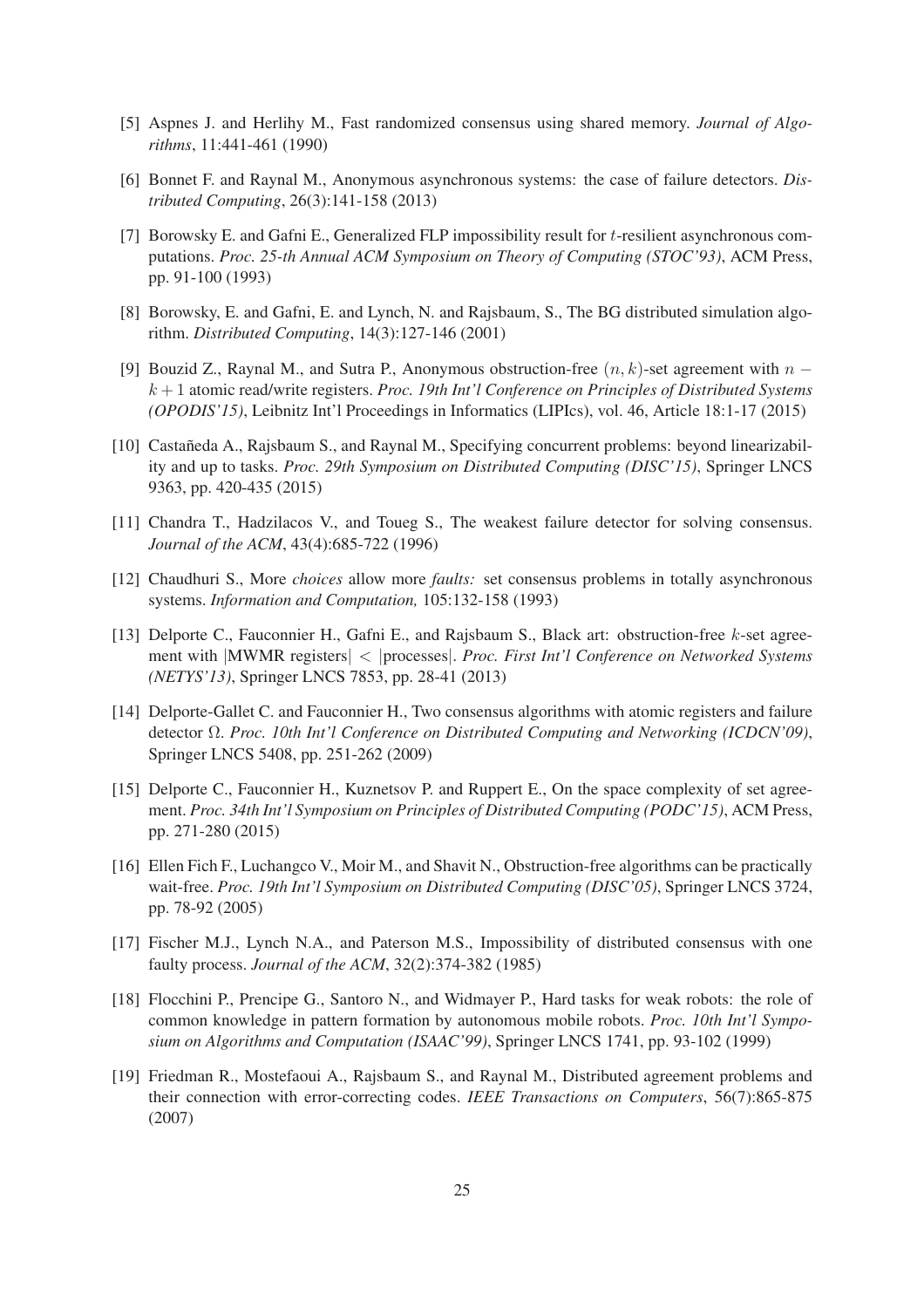- [20] Gelashvili R., Optimal space complexity of consensus for anonymous processes *Proc. 29th Int'l Symposium on Distributed Computing (DISC'15)*, Springer LNCS 9363, pp. 452-466 (2015)
- [21] Guerraoui R. and Ruppert E., Anonymous and fault-tolerant shared-memory computations. *Distributed Computing*, 20:165-177 (2007)
- [22] Herlihy M.P., Wait-free synchronization. *ACM Transactions on Programming Languages and Systems*, 13(1):124-149 (1991)
- [23] Herlihy M.P., Luchangco V., and Moir M., Obstruction-free synchronization: double-ended queues as an example. *Proc. 23th Int'l IEEE Conference on Distributed Computing Systems (ICDCS'03)*, IEEE Press, pp. 522-529 (2003)
- [24] Herlihy M.P. and Shavit N., The topological structure of asynchronous computability. *Journal of the ACM*, 46(6):858-923 (1999)
- [25] Herlihy M.P. and Shavit N., *The art of multiprocessor programming*. Morgan Kaufmann, 508 pages, ISBN 978-0-12-370591-4 (2008)
- [26] Herlihy M.P. and Wing J.M, Linearizability: a correctness condition for concurrent objects. *ACM Transactions on Programming Languages and Systems*, 12(3):463-492 (1990)
- [27] Lamport L., Concurrent reading and writing. *Communications of the ACM*, 20(11):806-811 (1977)
- [28] Lamport L., On interprocess communication, Part I: basic formalism. *Distributed Computing*, 1(2):77-85 (1986)
- [29] Loui M.C., and Abu-Amara H.H., Memory requirements for agreement among unreliable asynchronous processes. *Parallel and Distributed Computing: Vol. 4 of Advances in Computing Research,* JAI Press, 4:163-183 (1987)
- [30] Merritt M. and Taubenfeld G., Computing with infinitely many processes. *Information & Computation*, 233:12-31 (2013)
- [31] Peterson G.L., Concurrent reading while writing. *ACM Transactions on Programming Languages and Systems*, 5:46-55 (1983)
- [32] Raynal M., *Concurrent programming: algorithms, principles, and foundations.* Springer, 530 pages, ISBN 978-3-642-32026-2 (2013)
- [33] Raynal M. and Stainer J., From the  $\Omega$  and store-collect building blocks to efficient asynchronous consensus. *Proc. 18th Int'l European Parallel Computing Conference (EUROPAR'12)*, Springer LNCS 7484, pp. 427-438 (2012)
- [34] Saks M., Shavit N. and Woll H., Optimal time randomized consensus making resilient algorithms fast in practice. *Proc. 2nd ACM/SIAM Symposium on Discrete Algorithms (SODA'90)*, ACM Press, pp. 351-362 (1991)
- [35] Saks M. and Zaharoglou F., Wait-free k-Set agreement is impossible: the topology of public knowledge. *SIAM Journal Computing* 29(5):1449-1483 (2000)
- [36] Suzuki I. and Yamashita M., Distributed anonymous mobile robots. *Proc. 3rd Int'l Colloquium on Structural Information and Communication Complexity (SIROCCO'96)*, Carleton University Press, pp. 313-330 (1996)